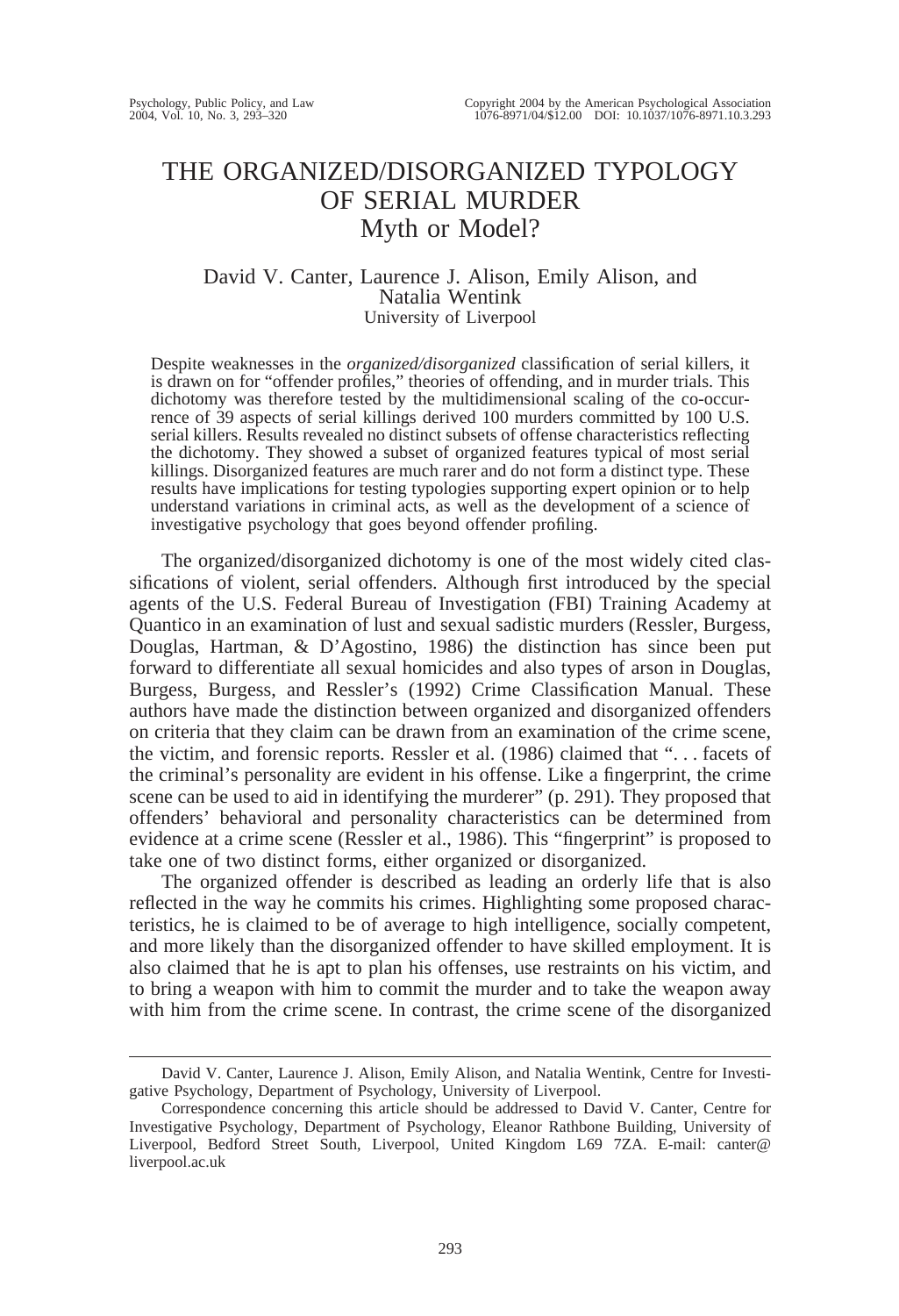offender is described as reflecting an overall sense of disorder and suggests little, if any, preplanning of the murder. The disarray present at the crime scene may include evidence such as blood, semen, fingerprints, and the murder weapon. There is minimal use of restraints and the body is often displayed in open view. The disorganized offender is thought to be socially incompetent and to have below-average intelligence.

## The Disorganized/Organized Theory of Offender Characteristics

According to its proponents (e.g. Douglas et al., 1992), in general organized offenders are hypothesized to kill after undergoing some sort of precipitating stressful event, such as financial, relationship, or employment problems. Their actions are thought to reflect a level of planning and control. The crime scene will therefore reflect a methodical and ordered approach. This is seen as being a consequence of the organized offender being socially skilled and adept with handling interpersonal situations. Organized offenders are thus more likely to use a verbal approach with victims prior to violence and all these aspects of the offender are presumed to be reflected in the crime scene.

By contrast, Douglas et al. (1992) hypothesize that the disorganized offender kills opportunistically. He or she will live in close proximity to the crime scene. A lack of planning before, during, or after the crime will be reflected in the spontaneous style of the offense and the chaotic state of the crime scene. This mirrors the offender's social inadequacy and inability to maintain interpersonal relationships. The lack of normal, healthy social relationships increases the likelihood of sexual ignorance as well as the potential for sexual perversions or dysfunctions as part of the homicidal acts.

In the Crime Classification Manual, Douglas et al. (1992) introduced a third category to the taxonomy, the "mixed" offender. They suggest that the reasons for those offenders who cannot be easily discriminated as organized or disorganized are multifarious. The attack may involve more than one offender, there may be unanticipated events that the offender had not planned for, the victim may resist or the offender may "escalate" into a different pattern during the course of an offence or over a series of offenses. The suggestion is that in this sort of crime, although there may be some evidence of planning, there will be poor concealment of the body. The crime scene might be in great disarray, and there will be a great deal of manual violence committed against the victim. The offender may be young or involved in drugs or alcohol.

The proposal of a mixed category does, of course, raise fundamental questions about the possibility of finding empirical support for the basic dichotomy. If a large proportion of actual cases are mixed, then the basic dichotomy is unlikely to survive systematic scrutiny. It will be little more than a theoretical proposal of no real utility.

It is important to draw attention to the source and status of the reports typically used to inform criminal investigative analysis, and crime scene classification, in particular. The information is most often disseminated in the form of popular books, clearly intended for a non-technical and inexpert audience, rather than in peer-reviewed journals. As a consequence it is less likely to be subjected to informed examination and the form of critical consideration usual within a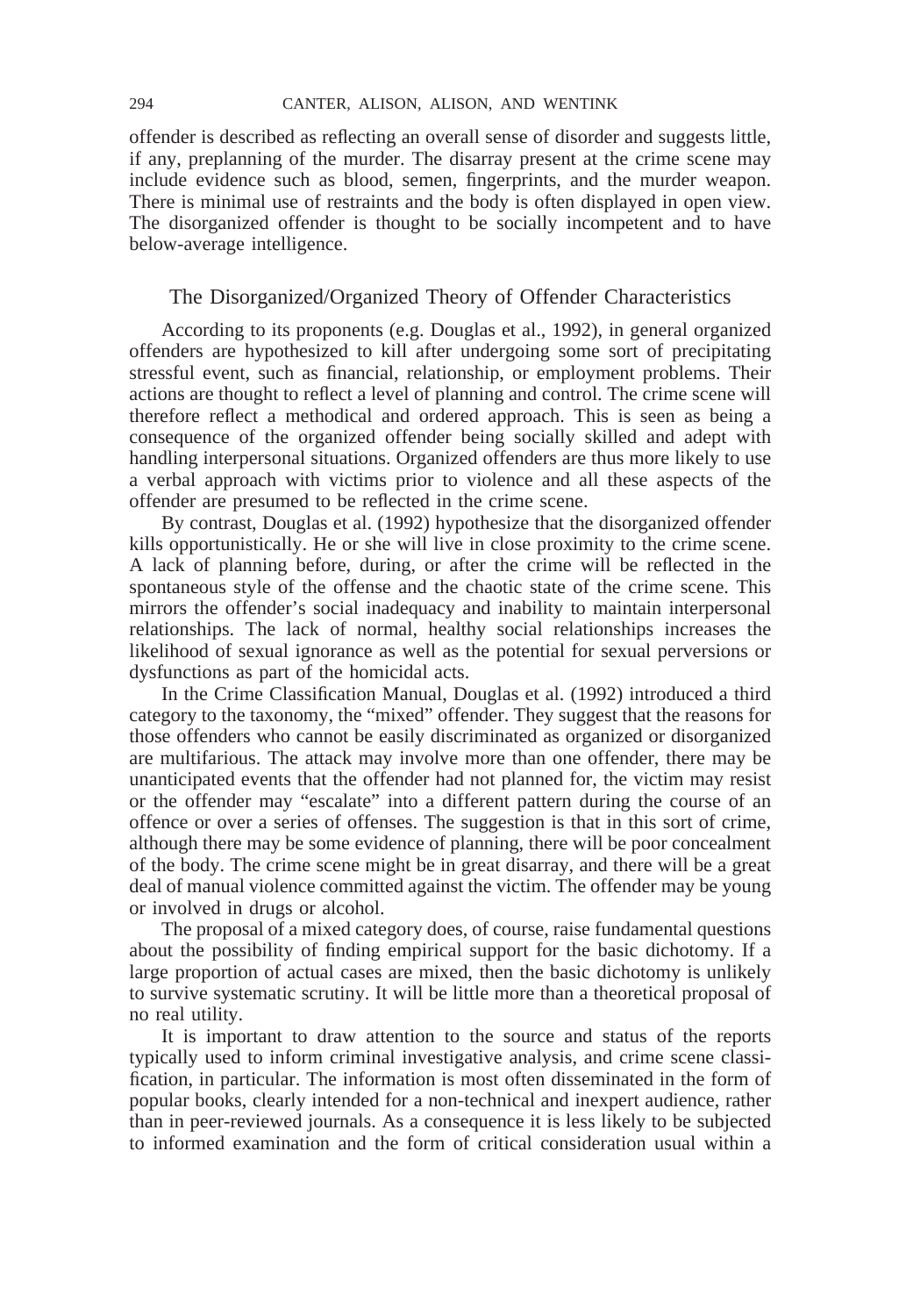professional or scholarly framework. However, if anything, this enhances rather than detracts from the wide uptake of these ideas by law enforcement practitioners who often have no scientific training. Furthermore the mechanism, that Canter and Youngs (2003) has called "the Hollywood effect," whereby loosely formulated and often unsubstantiated theories and models are featured in widely disseminated movies and given extra credibility by such broadcast, means that these ideas can become part of apparently accepted expertise that juries and other lay groups will be prepared to accept. This also can lead to the possibility that the ideas may be incorporated into practice casually and applied in a less systematic manner than their original authors had intended. The organized/disorganized dichotomy has probably suffered this fate being cited in a number of Hollywood films and drawn upon as a valid model by police investigators around the world.

Part of the attraction of the dichotomy is that it was developed as part of attempts at psychological profiling, summarized by Ressler, Burgess, and Douglas (1988) as, "the process of identifying the gross psychological characteristics of an individual based upon an analysis of the crimes he or she committed and providing a general description of the person utilizing those traits" (p. 3). In essence, an examination of the crime scene is used to assign the crime to either one of the two categories: organized or disorganized. Then it is assumed that an organized crime will be committed by offenders who have organized characteristics and a disorganized one, by those offenders who are disorganized. Thus the dichotomy provides the central model that generates inferences about offenders from details of the crime scene.

Evidence for the way in which the organized/disorganized typology has grown to be widely accepted as a conceptual tool at the heart of "offender profiling" that is used for assisting police investigation can be derived from a number of sources. For example, Jackson and Bekerian (1997) in their summary of approaches to offender profiling report that, "investigative support, research and training in behavioral analysis in the USA has adopted the FBI approach and psychological profiling units in other countries such as Canada, the U.K. and the Netherlands have been based to a large extent on this approach" (p. 6). The approach they are describing relies, as far as can be determined from published sources, on the organized/disorganized dichotomy; indicating the importance of examining the empirical evidence for this dichotomy.

Despite its wide citation, there appears to be little in the way of detailed explication of the concepts and theory underlying this twofold model. There are also ambiguities in its constituents. Furthermore in his extensive review of the etiology of serial killing, examining biological, psychological and social contributors to its occurrence, Stone (2000) provides no indication at all that a dichotomy that might relate to how organized or disorganized the offender is has support in any of the wide range of issues he considers. The distinction therefore remains a proposal in need of careful definition and systematic testing.

Although the conceptual roots of the twofold typology are unclear, it seems to have its origins in a syndrome or disease approach to classification. In this approach, all individuals are assigned to one sub-set of the categorical framework. This assignment is based on all the members of the subcategory sharing a set of distinguishing features. In effect, a template is offered of a set of characteristics for instance, disease symptoms—or components of a syndrome, and if the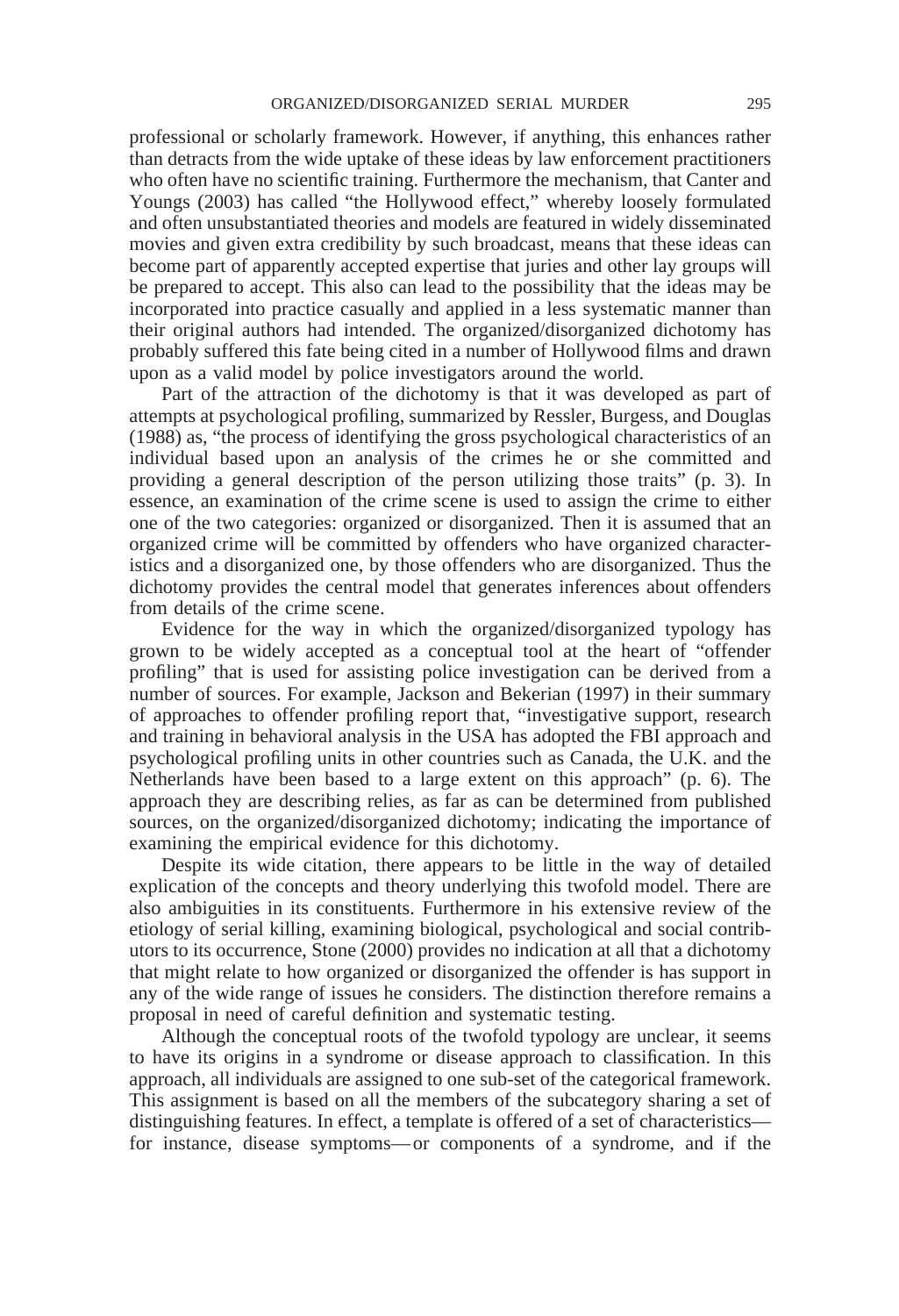individual exhibits a preponderance of those characteristics he or she is regarded as having the disease or reflecting the syndrome.

Challenges to this approach, especially as it is applied to human behavior have been legion over the past century. Indeed, whole areas of statistics and psychometrics have evolved to offer alternative approaches to classification that find more empirical support. In general, these start from the premise that human beings rarely fall into distinct types and therefore any approach that seeks to use a template for defining the characteristics of a distinct type is not likely to find much empirical support. The general weakness of the typological approach adds further significance to reviewing the organized/disorganized dichotomy in order to establish if it is any more likely to be valid than other analogous typologies, such as the fourfold typology of cardinal humors that now have merely historical significance.

## Problems With the Evidence in Support of the Dichotomy

The Special Agents at Quantico who developed the dichotomy (Ressler et al., 1986; Ressler, Burgess, Hartman, Douglas, & McCormack, 1986) reported that it was derived from interviews and case information on 36 murderers. However, many methodological flaws have been identified in relation to the reliability and validity of these interviews and the ways in which conclusions were drawn from them.

Important weaknesses of the interviews lay in their lack of structure or a predetermined framework and in selection of the sample. The FBI agents conducting the study did not select a random, or even large, sample of all offenders and then explore how they may be appropriately divided into subgroups. They had an opportunity sample of 36 offenders who agreed to talk to them. They developed the interviews in an ad hoc fashion, depending on the particular interviewee. To develop their ideas, the FBI agents divided the people to whom they had talked into organized and disorganized categories on the basis of behaviors and characteristics that they felt would discriminate between the groups. They initially divided them into 24 organized and 12 disorganized offenders.

From the start, then, they were illustrating how certain offence behavior and certain offender characteristics combined in their sample. They never set out to test the discriminatory power of their dichotomy on a sample that was not specifically drawn up to illustrate this dichotomy. Indeed, they state themselves that "our study was an exploratory one" (Ressler et al., 1986, p. 64). Since that initial limited sample of 36 offenders, no subsequent test of the reliability of the dichotomy on other violent offenses or offenders can be found in the academic literature. Thus, the widespread citation of this typology is based on an informal exploratory study of 36 offenders put forward as exemplars, rather than a specific test of a representative sample of a general population of serial murderers.

This circular reasoning, involving reification of a concept rather than an empirical validation of it, has the weakness of a self-fulfilling prophecy. Turco (1990) further criticized these validation studies because of the atheoretical fashion in which the offender interviews were collated and Rossmo (1997) for the lack of scientific method in the study design. Canter (2001) has gone further, suggesting that the concept of organized and disorganized offenders is not a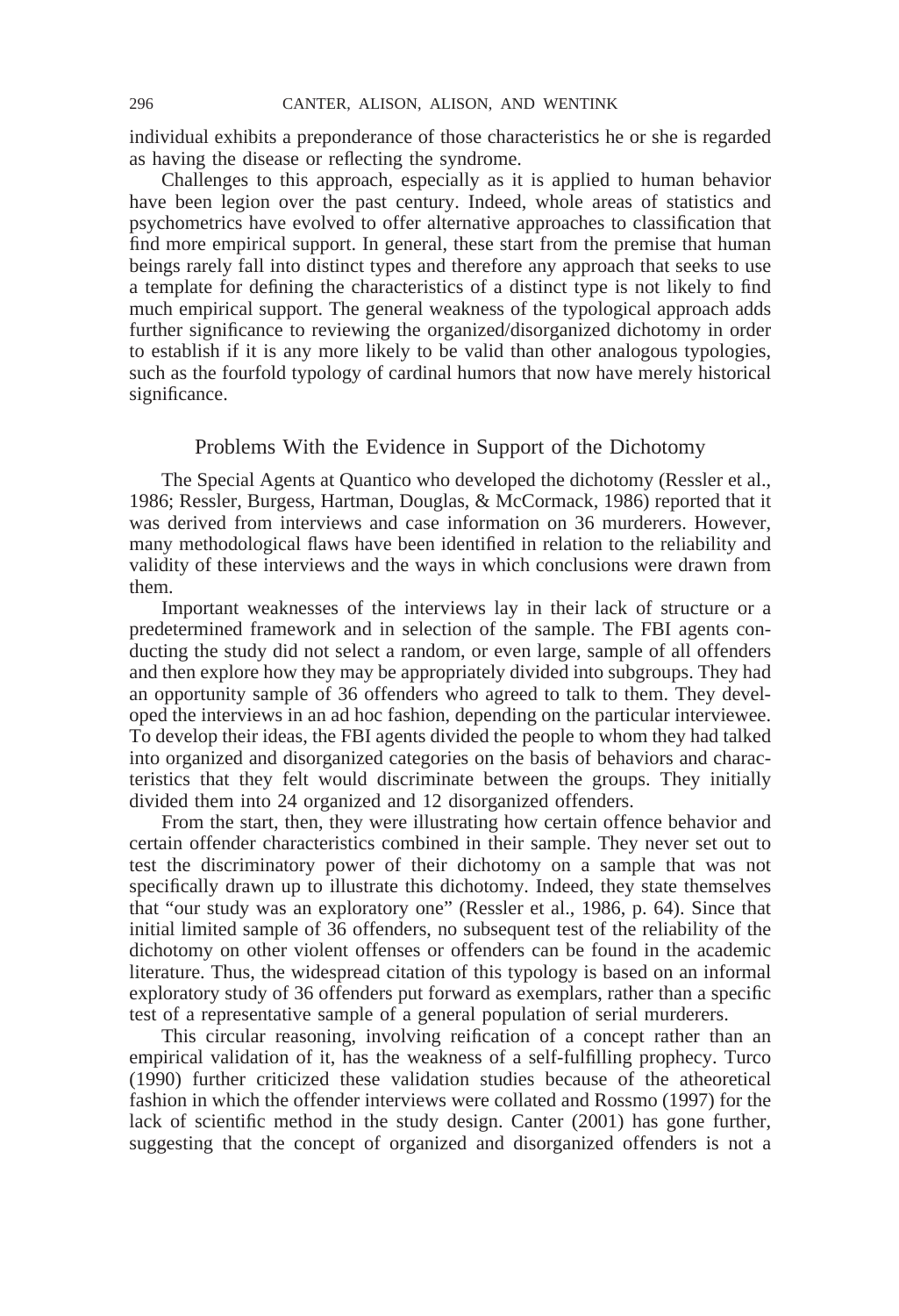genuine psychologically based distinction but, rather, is a commonsensical dayto-day speculation about differences between people. Perhaps this relationship to lay beliefs explains the enduring, often unquestioned, acceptance of those psychological profiles that are based on an organized or disorganized framework.

FBI agents, other than those who proposed the dichotomy, acknowledge that further research is required. Pinizzotto (1984) stated that "currently, the Behavioral Science Unit of the FBI is developing a variety of research methods to statistically test for reliability and validity (of profiling)" (p. 37). However, nearly 20 years later, there remains no further published evaluation. This has not prevented the literature concerning offender profiling being peppered throughout with references to the organized/disorganized dichotomy as a clear and accepted way of distinguishing offenders and their crime scenes (Hickey, 1997; Holmes & Holmes, 1998). In Holmes and Holmes (1998), the reader is encouraged to accept that "what this approach does do, *and it does appear to do this well* is to examine the crime scene characteristics and then, from that information, describe the type of person who may have committed the crime" (p. 53, italics added).

Such endorsement of this investigative support tool can be found in a number of publications beyond the Crime Classification Manual (Hickey, 1997; Schechter & Everitt, 1997). For example, in an operational profile, published in Holmes and Holmes (1998), the following advice is given:

He walks the streets at night because the night brings a cover to him, and the neighbors may be equally frightened of him because of his *Disorganized* personality. I would recommend you read the *FBI's literature on the Organized and Disorganized personality types.* This will give you an idea of the types of which I am speaking. (Profile of Visionary Serial Killer: p. 73, italics added)

The organized/disorganized dichotomy is not, of course, the only typology that has been proposed to facilitate the understanding of violent crime such as murder and rape. For example, Jenkins (1988) noted two types of serial murderers, the predictable type and the respectable type, largely determined by the presence or absence of a violent criminal history and whether or not alcohol abuse featured in their day-to-day life. This typology seems to be little more than a drawing of attention to differences that could be determined in some cases that Jenkins considered important. Dietz (1986) offered a more detailed set of discriminations based largely on the presumed psychopathology that was the basis of the killings, distinguishing between serial murders who were psychopathic sexual sadists, crime spree killers, organized crime killers, psychotics, and custodial poisoners. As Blackburn (1993) discusses, all these typologies of serial violent crime remain at the level of hypotheses and thorough empirical validation has yet to be undertaken.

Of all the typologies available the organized/disorganized dichotomy does remain the most influential, often being drawn upon by authors without apparently realizing, or at least declaring, that is what they are doing. The most notable example of this is a widely cited sixfold typology of serial killers proposed by Holmes and De Burger (1988). They put forward 14 features that can be used to assign offences and offenders to one of their six types. Curiously, every one of the Holmes and De Burger (1988) types has exactly seven features. In the account of these types they present a table of the distinguishing features that identify each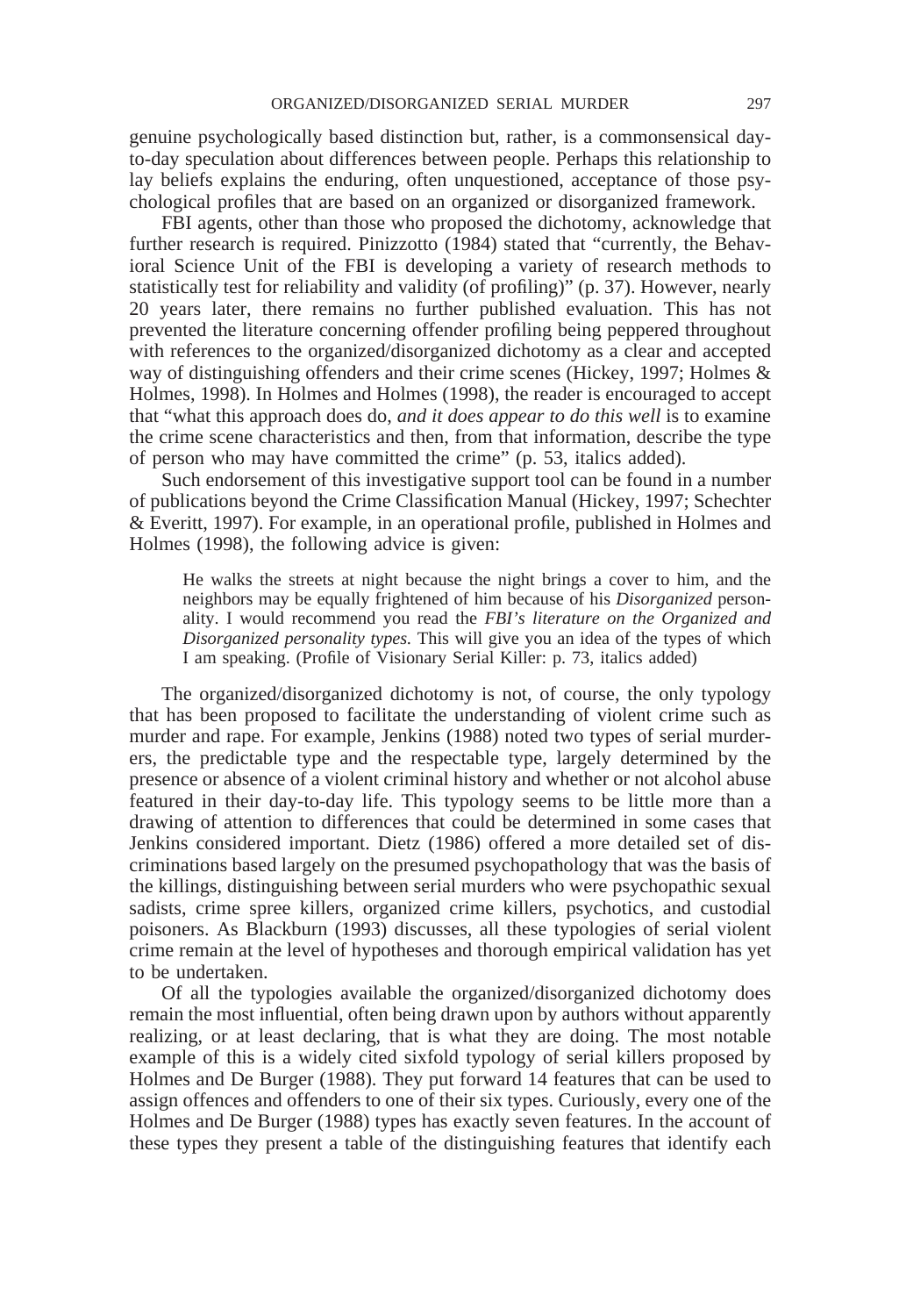type. However, their table has a somewhat arbitrary structure to it. It can be readily reorganized to place the features in a conceptually cumulative order as shown in Table 1.

This clearly shows that all the apparently distinct types overlap one another in regards to the defining characteristics. Furthermore, the sequence runs from disorganized and spontaneous to nonrandom and dispersed. Essentially, Holmes and De Burger are using the organized/disorganized dichotomy as if it were a continuum. They give labels to offender types at different points along this continuum.

Two concerns arise on examination of this continuum. First, how is an offender assigned to a type if he does not have all seven of the features in the list for any given type? Second, what happens if an offender has a mixture of features from different columns, for example, the crime is classified as act-focused but dispersed? In other words, Table 1 is actually a hypothesis about co-occurrences of the offence characteristics. The typology proposes that specific characteristics only happen together with certain other characteristics (e.g., that 'affiliated' offenders are the only ones who are nonspecific and that those offenders are never spontaneous). Therefore, Table 1 encapsulates a whole set of assumed relationships between the features that describe the offenders. It assumes that only some features co-occur with each other and others never co-occur in the same crime. These assumptions may be plausible and are open to direct empirical test, but until they have been properly tested against real-world data they are little more than speculations.

In a subsequent revised edition of the book on serial killers, Holmes and Holmes (1998) provided a slightly modified version of their model and utilize case examples to illustrate the five types of serial killers they identified. The substance of their proposed classification remained unchanged, although the

| <i>U</i> Dertal Killers |                       |                |         |      |               |          |  |  |
|-------------------------|-----------------------|----------------|---------|------|---------------|----------|--|--|
|                         | Type of serial killer |                |         |      |               |          |  |  |
| Feature                 | Visionary             | <b>Mission</b> | Comfort | Lust | <b>Thrill</b> | Power    |  |  |
| Disorganized            | Χ                     |                |         |      |               |          |  |  |
| Spontaneous             | X                     |                |         |      |               |          |  |  |
| Random                  | Χ                     | X              |         |      |               |          |  |  |
| Nonspecific             | X                     |                | X       |      |               |          |  |  |
| Affiliated              |                       |                | X       |      |               |          |  |  |
| Act-focused             | X                     | X              | X       |      |               |          |  |  |
| Concentrated            | X                     | X              | Χ       | X    |               |          |  |  |
| <b>Strangers</b>        | X                     | X              |         | X    | X             | X        |  |  |
| Organized               |                       | X              | X       | X    | X             | X        |  |  |
| Planned                 |                       | X              | X       | X    |               | X        |  |  |
| Specific                |                       | X              |         | X    | X             | X        |  |  |
| Process-focused         |                       |                | X       | X    | X             | X        |  |  |
| Nonrandom               |                       |                |         | X    | X             | X        |  |  |
| Dispersed               |                       |                |         |      | X             | X        |  |  |
|                         | External              |                |         |      |               | Internal |  |  |

*Reorganization of Holmes and De Burger's (1988) Classification of Serial Killers*

Table 1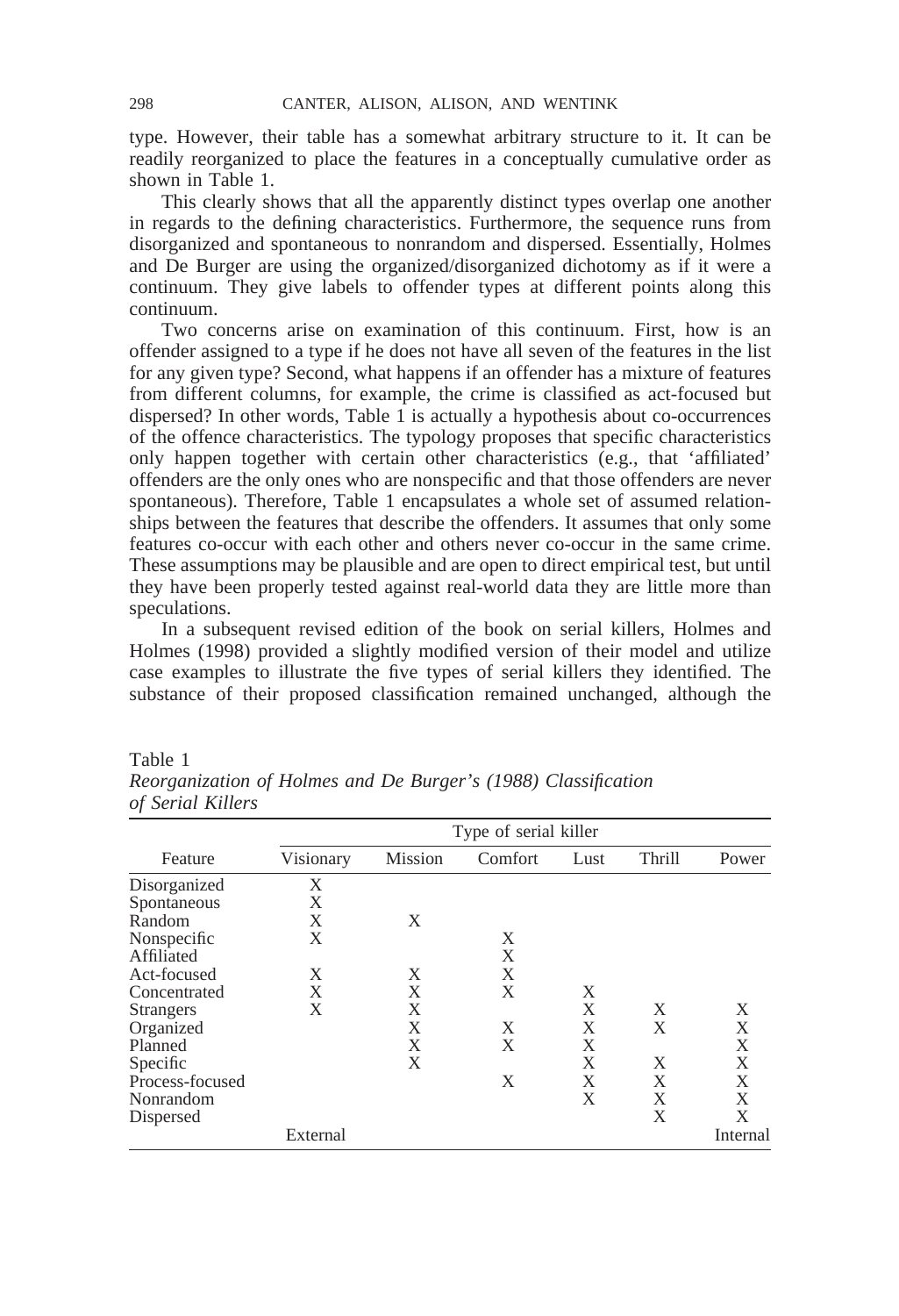"comfort" killer category was dropped and "power" now includes notions of control. In addition, the original table of offender characteristics has been omitted, leaving the reader to wonder the extent to which each case example serves to define the proposed offender type. However, their debt to Douglas et al.'s (1992) dichotomy is still very clear. Their visionary and mission killers can be seen as having many of the characteristics of the Disorganized type of killer and the Thrill and power/control category overlaps with the organized type. The five types can still be seen to offer a hypothesis that there is a loose ordering that reflects a continuum running from highly disorganized to highly organized. Further information provided by Holmes and Holmes in the form of case studies does allow a more explicit listing of the crime scene actions that can be hypothesized to indicate to which type a murder belongs. The crime scene actions derived from Holmes and Holmes (1998) are given in Table 2.

Those actions listed on the left side of the table are strongly associated with Disorganized offenders in the Douglas et al. (1992) framework (e.g., ransacking, bludgeoning with a weapon that happened to be available, scattering belongings and leaving a trail of clothing). All of these actions are commonsensical descriptions of someone who is impulsive, incompetent, and generally confused. By contrast, a number of the actions listed on the right (e.g., concealing and covering the body, tampering with possible evidence, taking the murder weapon away from the scene, gagging and restraining the victim) are all obvious indicators that the offender is likely to have thought about his actions in advance and was attempting to maintain some sort of control over the processes of murder.

Table 2 also shows the difficulty of determining where disorganization begins and organization ends. Indeed Holmes and Holmes do put many crime scene actions in more than one category (1998), just as do Holmes and De Burger (1988). This adds to the complication of determining into which category a murder belongs. While such behaviors may occur in different types of offenses, they do not serve to distinguish between offenders, which is the aim of a classification system. In general, as would be expected of any continuum, the greatest ambiguity occurs in the central region, those types of murder that they call lust and thrill murders. Not only is it difficult to be clear what combination of actions would lead to a murder being assigned to the lust or thrill categories, it is very difficult to determine where the simpler dividing line between organized and disorganized can be drawn (see Table 2).

This difficulty of establishing such a dividing line is rather different from merely suggesting that a mixed category exists as Douglas et al. (1992) have proposed. A mixed category could, presumably, include actions from both ends of the continuum, such as concealing the body and scattering belongings. The question here is whether the actions listed under lust and thrill types can be drawn upon at all to indicate any form of distinct type. These sorts of questions are fundamental to the development of any behavioral assessment tool, such as for personality, intelligence or trustworthiness, for example. They are usually recognized as problems in scaling.

The examination of these models illustrates the two central assumptions of any typology, firstly that the set of criteria that define any type consistently co-occur and, secondly, that criteria that distinguish types tend not happen together. In the case of a dichotomy this assumption is even more definitive. It is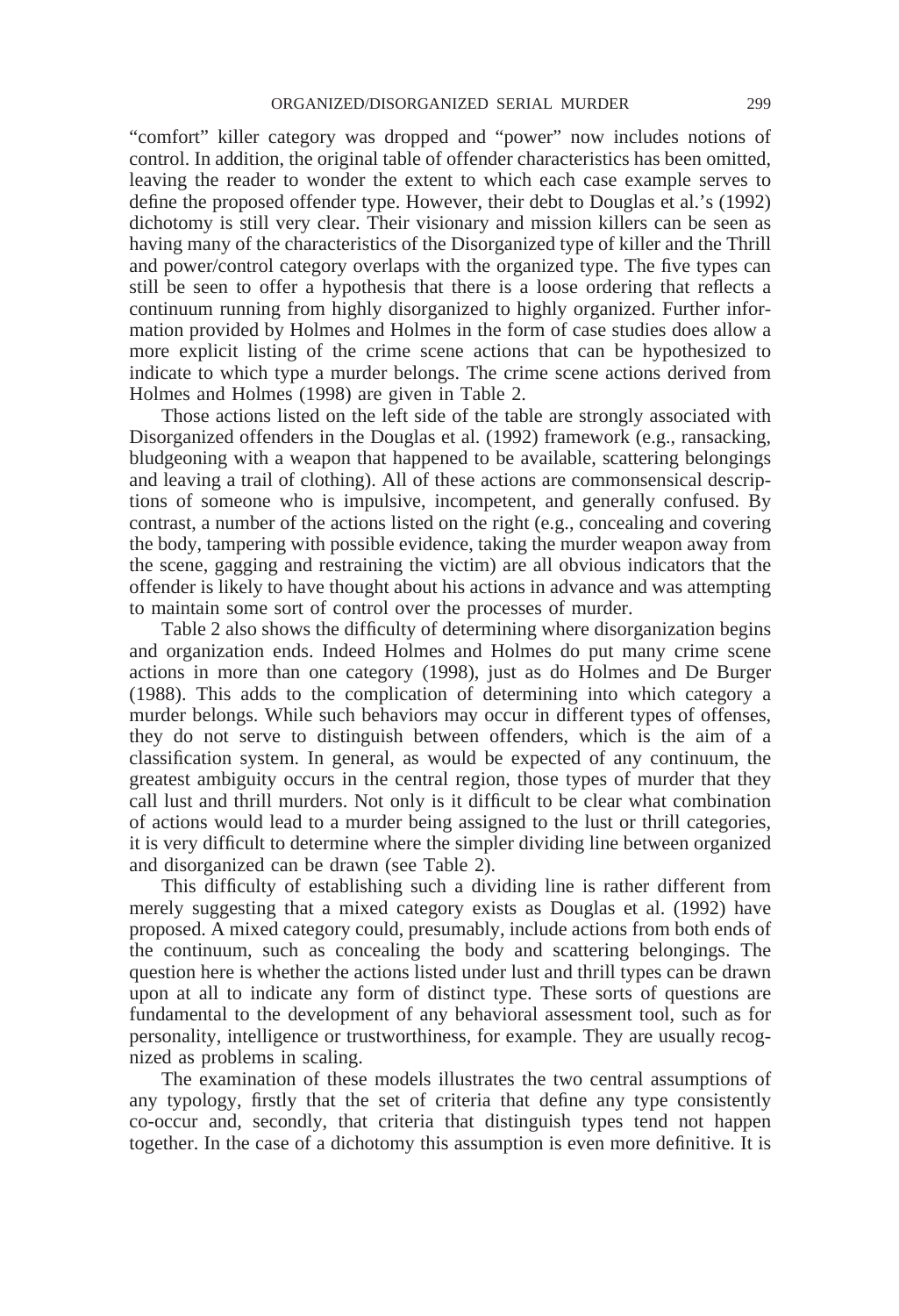| states which is a subsequently and the same of the same of the same of the same of the same of the same of the same of the same of the same of the same of the same of the same of the same of the same of the same of the sam<br>Belongings scattered<br>Visionary<br>Ransacking<br>$-8.5.89$ | Murder weapon<br>Firearm used<br>21. Bludgeoned<br>Mission<br>missing<br>25.<br>$\frac{1}{24}$ | 1. Multiple crime scenes<br>2. Multiple sex acts<br>Lust<br>Overkill<br>Torture                                                                                                                                                                                                                                                                                                                                                                                                                                                            | 1. Multiple crime scene<br>Thrill<br>4. Restraints<br>Torture                                                                                                                                                                                                                                                                                          | Power/control<br>1. Multiple crime<br>4. Restraints<br>Torture<br>scenes<br>.<br>ວ                                                                                                                                                                                                                                                                                                               |
|------------------------------------------------------------------------------------------------------------------------------------------------------------------------------------------------------------------------------------------------------------------------------------------------|------------------------------------------------------------------------------------------------|--------------------------------------------------------------------------------------------------------------------------------------------------------------------------------------------------------------------------------------------------------------------------------------------------------------------------------------------------------------------------------------------------------------------------------------------------------------------------------------------------------------------------------------------|--------------------------------------------------------------------------------------------------------------------------------------------------------------------------------------------------------------------------------------------------------------------------------------------------------------------------------------------------------|--------------------------------------------------------------------------------------------------------------------------------------------------------------------------------------------------------------------------------------------------------------------------------------------------------------------------------------------------------------------------------------------------|
| Clothing scattered<br>Bludgeoned<br>Weapon left in victim<br>Weapon of opportunity<br>Trail of clothing leading<br>o/from crime scene                                                                                                                                                          | Throat cut<br>.<br>35.                                                                         | Abdominal mutilation<br>Alive during sex acts<br>Manual strangulation<br>Violence at genitalia<br>Facial disfigurement<br>Thoracic mutilation<br>Body parts missing<br>26. Body covered post<br>Object penetration<br>Genital mutilation<br>Innards extracted<br><b>Dismemberment</b><br>Body positioned<br>Burns on victim<br>Body concealed<br>Murder weapon<br>Vaginal rape<br>missing<br>mortem<br>Beaten<br>16.1<br>33.1<br>$\overline{a}$<br>25.<br>15.<br>20.<br>22.<br>$\frac{8}{18}$<br>28.<br>29.<br>$\frac{1}{4}$<br>30.<br>36. | Tampered with evidence<br>Murder weapon missing<br>Ligature strangulation<br>Gagging<br>Alive during sex acts<br>Manual strangulation<br>Body covered post<br>Vaginal rape<br>Object penetration<br>Burns on victim<br>Body concealed<br>Bite marks<br>mortem<br>$\frac{1}{3}$ $\frac{1}{3}$ $\frac{1}{3}$ $\frac{1}{3}$<br>$-28888$<br>$\overline{2}$ | 9. Gagging<br>10. Alive during sex acts<br>Tampered evidence<br>29. Body parts missing<br>30. Dismemberment<br>26. Body covered post<br>Burns on victim<br>25. Murder weapon<br>33. Body concealed<br>Vaginal rape<br>strangulation<br>Decapitation<br>Tease cuts<br>23. Ligature<br>mortem<br>missing<br>Beaten<br>20.1<br>$\frac{1}{\Box}$<br>$\overline{31}$ .<br>$\frac{1}{2}$<br>32.<br>34. |

Table 2<br>Crime Scene Actions Indicated in Holmes and Holmes (1998) Classification of Serial Killers Crime Scene Actions Indicated in Holmes and Holmes (1998) Classification of Serial Killers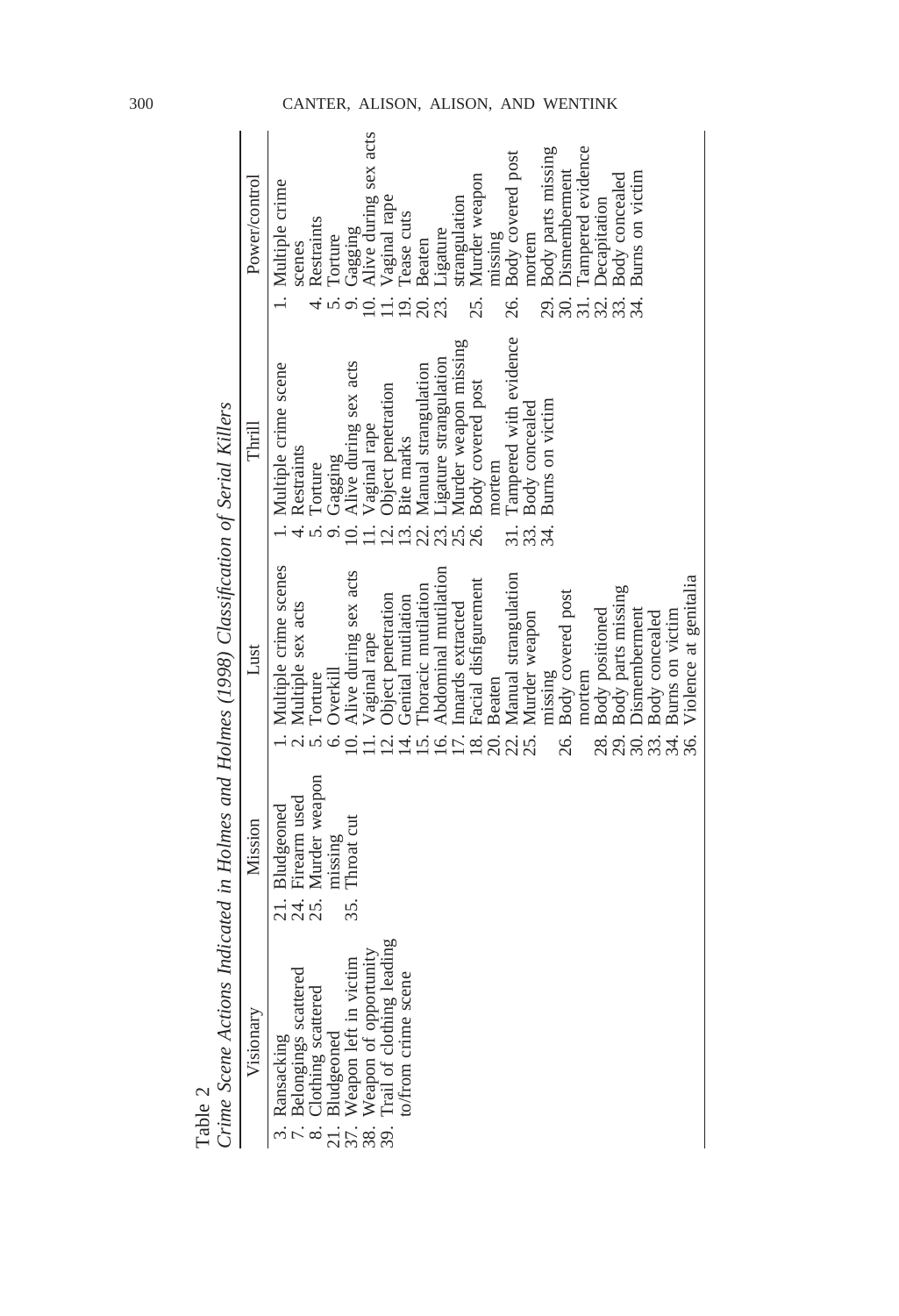that (a) the characteristics that define one type always occur together, (b) those that define the second type always co-occur, and (c) the characteristics that define one type do not occur together with the characteristics that define the other type.

For illustration, biological gender is an obviously rigid dichotomy. The characteristics that define females are not expected to be part of the definition of males and vice versa. The genitalia of one gender are not expected to be present at the same time as, say, the reproductive system of another gender. If they are then a clear third gender, hermaphrodite, can be defined. There is no doubt under these conditions into which category an organism falls. The defining characteristics are objective and specific and have been found to distinguish virtually every organism for which they are relevant.

One point to emphasize is that there is a set of criteria that are relevant for making the distinction between male and female. All the genitalia and reproductive systems are expected to be of one gender or the other. The typology would not be much use if nature tended to mix and match female genitalia with male reproductive systems and so on. Where the criteria are distinct there is no debate about what leads to an individual being assigned to one category or the other.

Of course gender can be treated as a continuum rather than a dichotomy, but in doing this quite different criteria are drawn on to those used to make the biological distinction. Sexual preferences may be considered as well as emotional sensitivity, physical abilities, or determination to achieve. In these circumstances there is much more debate about how to divide up a population. Which criteria should be given most weight? Does a mix of one subset of criteria outweigh others? For example is a biological male who is physically strong and shows other emotional reactions considered typical of men, but has a sexual preference for other men, more or less of a "man" than someone who is physically weak and has the emotional reactions considered typical of women, but who is heterosexual? The only way to answer these questions is by agreement on the definition of what constitutes masculinity and then to show how the various possible criteria should be combined to achieve the appropriate level of this underlying theme.

## A Problem of Scaling

Like any other typology the dichotomy of serial killers makes a number of assumptions:

- 1. The criteria for assigning individuals to types can be objectively and reliably specified (e.g., in the case of criminal actions that it is clear when a property has been ransacked rather than disturbed).
- 2. The criteria consistently co-occur; for example in those offences in which there is violence directed at the genitalia, purportedly characteristic of Disorganized offences, is there typically for instance also the similarly characteristic scattering of clothing?
- 3. Clear thresholds can be established for which combination of features is needed for an individual to be assigned to any particular type; if there is a mix of features, such as body positioned and torture, that would indicate organized, but there is also the manual strangulation of disorganized,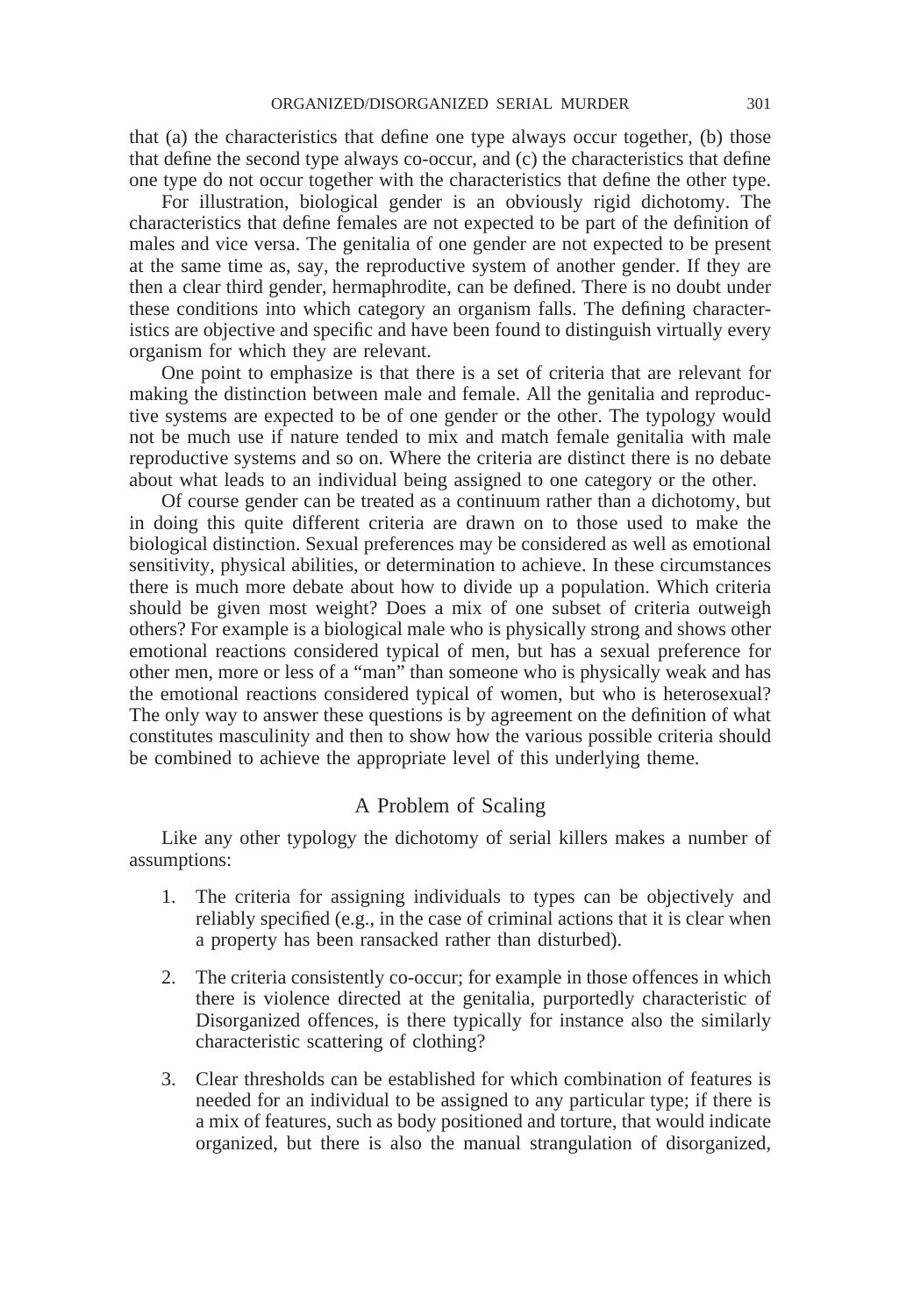what combination of these can be reliably established to determine which category an offender can be assigned to and the consequent inferences that are appropriate?

4. That the criteria used for assigning crimes to one type do not frequently occur in crimes assigned to any other type. Even if criteria can be established for reliably assigning individuals to categories will they discriminate one category from another? So, for example, if the use of restraints is taken as a crucial criterion for organized, their frequent co-occurrence with, say, the thoracic mutilation that is apparently the hallmark of being disorganized would make both criteria ineffective.

It should be emphasized that this test of the possibility of reliably assigning crimes to one of two categories is only the first step towards showing the validity of such a classification scheme. It is, however, the crucial first step before further study can be productively carried out linking the crime type to offender characteristics. If crimes cannot be reliably classified then there is no basis for demonstrating the link between features of the crime and of the offender. A study was therefore carried out to test the assumptions listed above.

## Method

Both the selection of the data set and the criteria adopted for this study were matched as closely as possible to those adopted by the FBI model found in the Crime Classification Manual (CCM). The cases selected for analysis are therefore categorized as serial sexual homicides as defined within the CCM as "a homicide that involves a sexual element (activity) as the basis for the sequence of acts leading to death. The act may range from actual rape involving penetration (either before or after death) to a symbolic sexual assault, such as insertion of foreign objects into a victim's body orifices" (Douglas et al., 1992, p. 123).

The criteria selected for coding crimes are those crime scene characteristics or offender characteristics explicitly mentioned within the text of the CCM as relating to either the organized or disorganized offender. The hypothesis under examination is that the features hypothesized to be characteristic of organized crime scenes will form a distinctly different and coherent pattern from those of disorganized crime scenes. To determine whether the criteria explicitly mentioned in the CCM distinguish distinct types of crime scenes, the co-occurrence of these criteria across a 100 cases are examined using the psychometric procedure of multidimensional scaling.

## Sample

The data set used for this study was taken from the data archives at the Centre for Investigative Psychology. This material was collected from published accounts of serial killers and their crimes that were cross checked with court reports and, where possible, with investigating officers. The material was brought together over a number of years by the late Christopher Missen and is therefore referred to as the Missen Corpus of Serial Killer data. This material consisted of secondary sources of nationally and internationally known U.S. newspapers,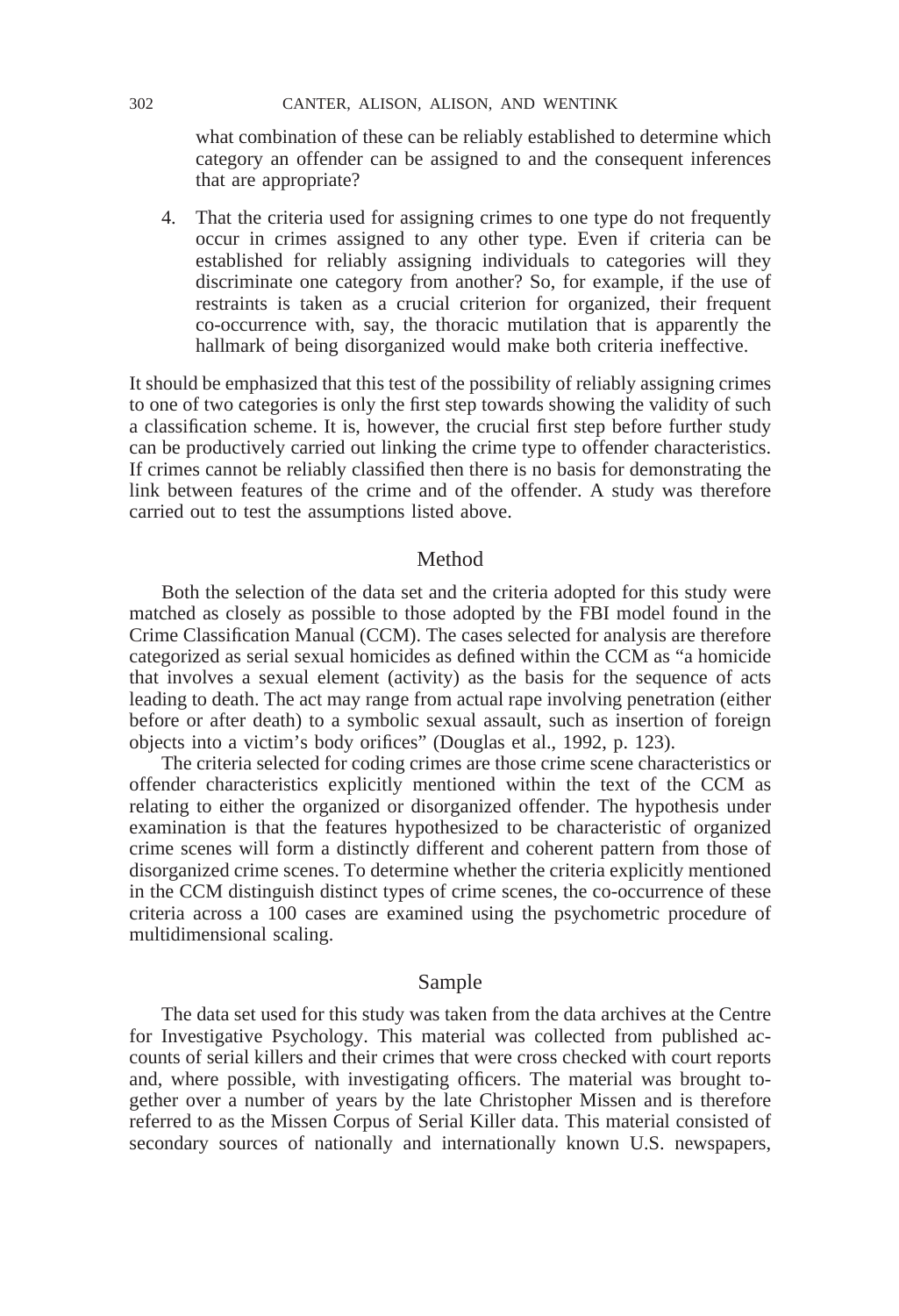periodicals, journals, true crime magazines, biographies, trial transcripts, and case history narratives. In all the cases in which true crime magazines and articles were utilized, the journalists themselves obtained the details from court transcripts and police reports. As is the case when using all archival sources, caution is necessary in dealing with this material, but it does have the advantage that individuals outside of this study collected data for purposes other than research and therefore any biases are not influenced by assumptions made by the current authors.

Further support for the reliability of the material on which this study is based can be drawn from there being little disagreement between different accounts of the same case. The information provided in these accounts can also be regarded as objective data of legal relevance. These accounts of murders are based on information presented in court that is subjected to strict legal scrutiny prior to being introduced as evidence. These cases moreover are high profile, leading to their investigation by several reporters further supporting the reliability of the information. A number of studies have been carried out to test the validity and reliability of this material and although, like all such data, it has some weaknesses, it has been generally found to be robust and trustworthy (see Missen, 1998, for a general review of the results obtained from this data).

All the cases are from the United States. Data was collected for three crimes in the series, assumed to be the first three to have occurred. For brevity, results from the third crime in the series are reported for the present paper, although similar results were also obtained for the first and second crimes. Whilst the particular crime to be used always has some arbitrariness it is especially appropriate to present the results for third crime in the series. The first and second crimes might be expected to be exploratory ones, which would not necessarily reflect the distinct style of the offender. Investigators often also have some difficulty in ascertaining which were the earliest crimes. Beyond the third crime, it may be hypothesized that the offender would be developing special skills that were partly a product of his particular experiences, especially of the reactions of his victims or of police interventions. If there were a style of offending as posited by classification schemes it may be most likely to be revealed in the third offense. Of course future studies with other offences in the series, or summaries of actions across the series, are essential to further test the models being explored. For the present study 100 crimes were selected, one from each of the series of 100 convicted serial killers.

A content analysis of the case report material in the Missen Corpus enable 39 criteria to be identified that corresponded to those crime scene characteristics outlined in the CCM as distinctive of either an organized or disorganized offense. These behaviors were coded dichotomously (present  $= 1$ , behavior not present/ presence not known  $= 0$ ) across the offenses. This tactic of coding variables dichotomously is one that has been developed for research in this area (cf. Canter, 2000) in recognition of the lack of precision in the data.

The coding of actions that occur, as revealed from the crime scene, is not a straightforward process even though the possibility of doing so is assumed without question by FBI profilers and their followers. Of particular difficulty is that many actions derive their significance from the context. For example putting a hand over a victim's mouth in a public place, where any noise could attract attention, could have quite different implications from doing the same in a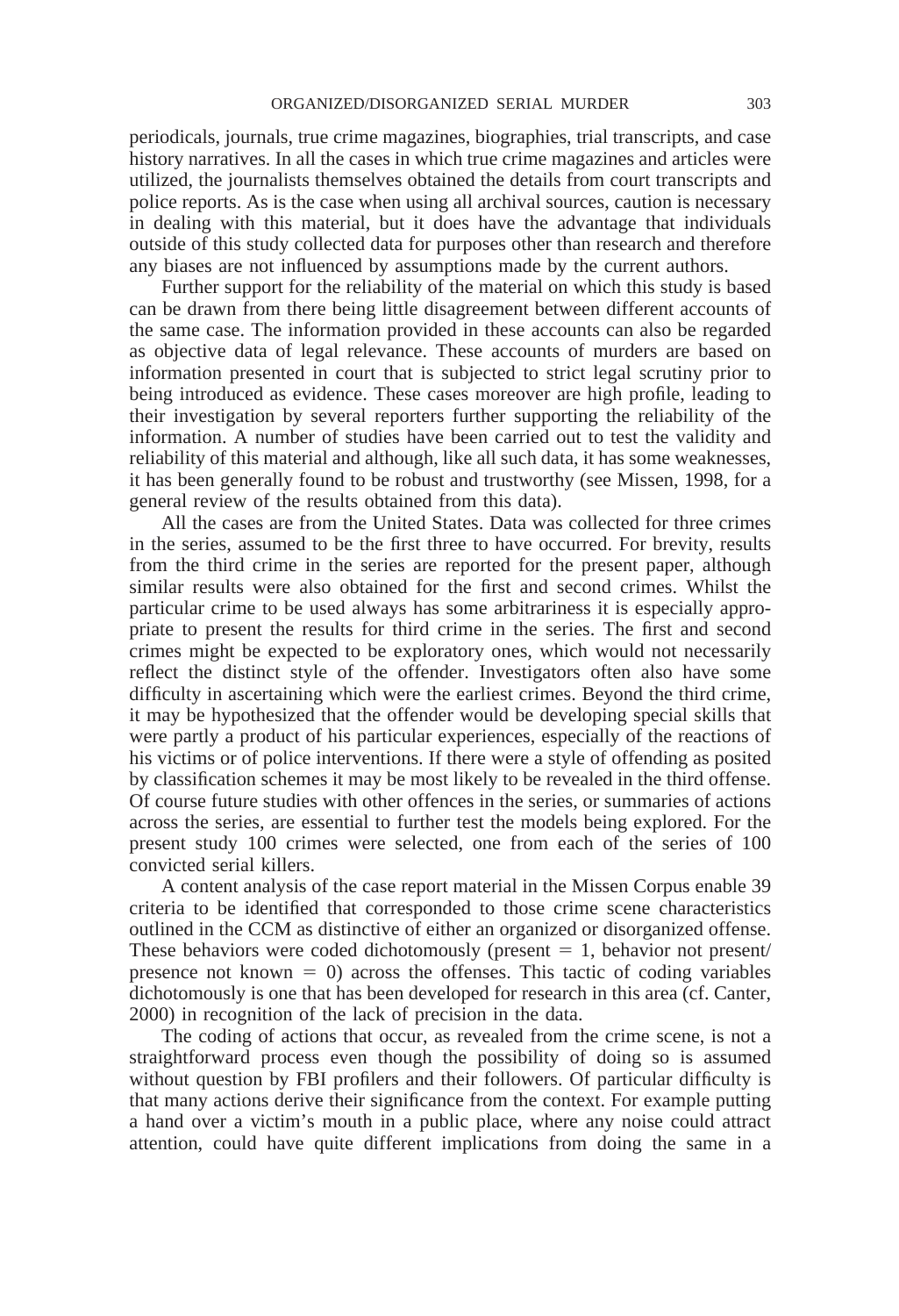secluded location. Great care therefore needs to be taken in how the content dictionary is prepared as that defines the actions to be considered so that they are as independent of context, and overt and objective as possible.

The use of archival material as a data source, as utilized here, recognizes that this material can form the basis of what Webb, Campbell, Schwartz, Sechrest, and Grove (1981) identified as "unobtrusive" methods, recently extensively reviewed by Lee (2000). Such use of archival material has long been recognized by anthropologists and archeologists. Although it has not been very usual for them to derive quantitative data from it, nonetheless examples can be found. An interesting early instance was the classification of gravestones, (Hudson et al., 1971) in which numeric values were derived from the content analysis of these historical artifacts and multi-dimensional scaling used to distinguish different historical periods. Another example of the use information derived from records of scenes is the study by Canter and Lee (1974) of Japanese living rooms. Analysis of records of what furniture is found in which room was used to establish the patterns of co-occurrence and thereby distinguish 'types' of room in an otherwise alien culture.

In reviewing this approach to deriving productive data from police archives and related material Alison, Snook, and Stein (2001) have pointed out that a range of information collected as part of police investigations and related procedures is open to systematic examination to reveal its general trends. This is at variance with the view of many lawyers and police officers who think that each case is unique, being alert to the special, often unique, aspects of any case. However, a number of published studies have shown the power of using material collected as part of police investigations to reveal general trends and test specific hypotheses (e.g., Canter & Fritzon, 1998; Salfati & Canter, 1999).

The process of converting such archival information into data amenable to analysis requires the identification of criteria that can be used systematically to specify distinct variables relating to the models or hypotheses under study. In the present case these variables are derived from indicators in published accounts that are proposed to be characteristics of whether a crime is organized or disorganized. Not all variables mentioned in the CCM depicting organized or disorganized offences were included in the analysis. This was due to either being unable to reliably code the information (i.e., offender's mood during the crime, manner of conversation with victim) or a frequency of the criteria in the sample below 3% (e.g., voyeurism, bestiality). Such low frequencies could distort the analysis because of idiosyncrasies of the one or two offenders who happened to exhibit these actions. Where two variables were mutually exclusive, one was omitted for clarity (i.e., if the planning of the offense was included then a separate variable indicating a lack of planning was excluded). One precludes the other.

## Results

The variables identified for each of the two categories is given in Table 3. It is worth noting that almost twice as many disorganized crime scene actions as organized can be readily identified, suggesting that the disorganized categorization is rather more detailed and articulated. It is also important to note that the frequency of both sets of actions varies considerably in this sample from the 91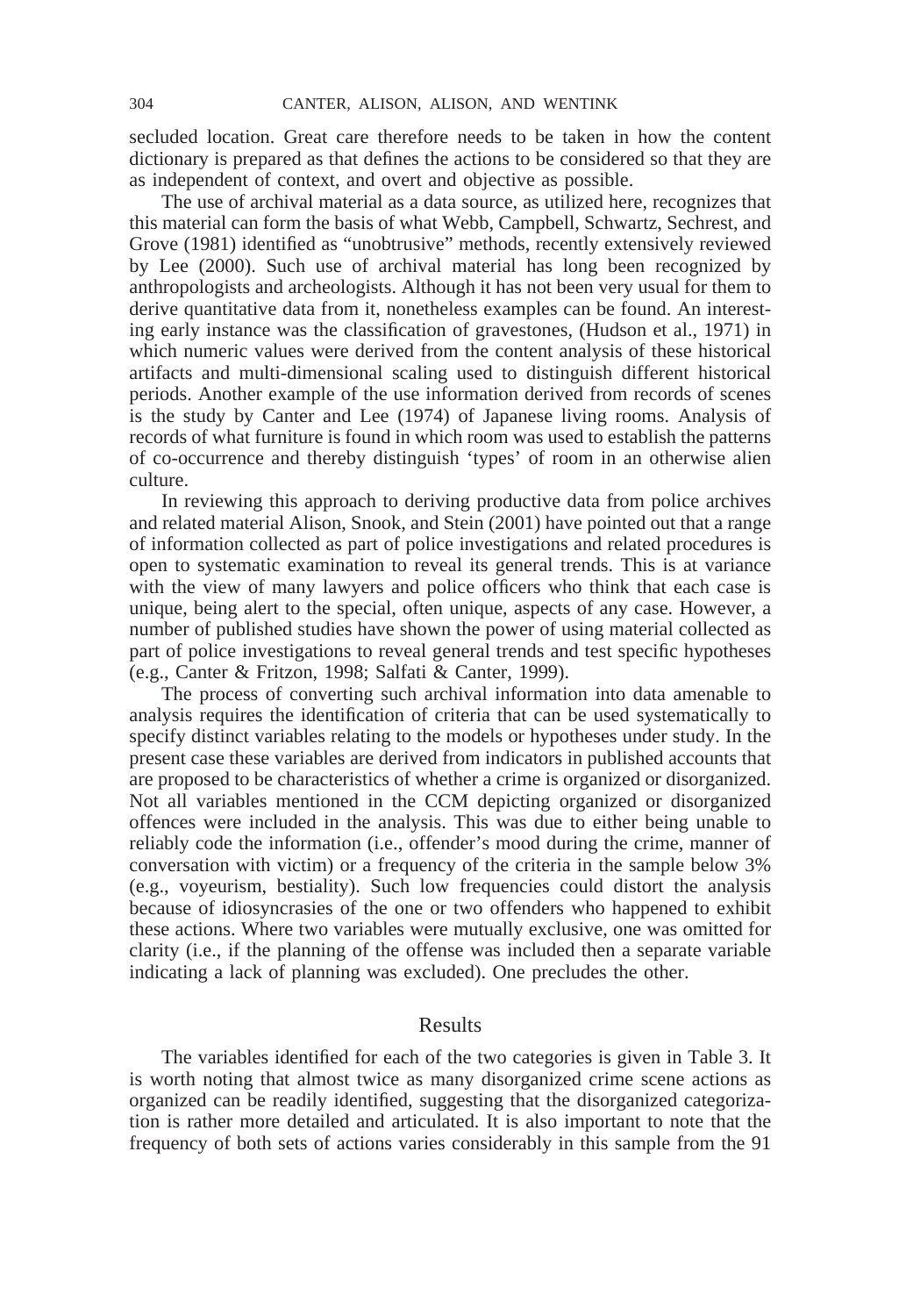| Organized                    |               | Disorganized                      |          |  |
|------------------------------|---------------|-----------------------------------|----------|--|
| Variable                     | $\frac{0}{0}$ | Variable                          | $\%$     |  |
| Victim alive during sex acts | $(91\%)$      | Vaginal rape                      | (74%)    |  |
| Body positioned              | (75%)         | Overkill                          | (70%)    |  |
| Murder weapon missing        | (67%)         | Multiple sex acts                 | $(66\%)$ |  |
| Multiple crime scene         | $(61\%)$      | Beaten                            | $(61\%)$ |  |
| Body concealed               | (58%)         | Body left in isolated spot        | (54%)    |  |
| Torture                      | (53%)         | Belongings scattered              | (47%)    |  |
| Restraints                   | $(40\%)$      | Tease cuts                        | (38%)    |  |
| Body covered post mortem     | (37%)         | Bludgeoned                        | (38%)    |  |
| Ligature strangulation       | (34%)         | Clothing scattered                | (36%)    |  |
| Firearm used                 | (23%)         | Object penetration                | (35%)    |  |
| Tampered with evidence       | (21%)         | Improvised murder weapon          | $(31\%)$ |  |
| Gagging                      | (16%)         | Manual strangulation              | (27%)    |  |
| <b>Bitemarks</b>             | (5%)          | Violence directed at genitalia    | (23%)    |  |
|                              |               | Weapon left in victim             | (19%)    |  |
|                              |               | Facial disfigurement              | (19%)    |  |
|                              |               | Throat cut                        | (19%)    |  |
|                              |               | Trail of clothing to murder scene | (13%)    |  |
|                              |               | Ransacking                        | (11%)    |  |
|                              |               | Genital mutilation                | (10%)    |  |
|                              |               | Body parts missing                | $(10\%)$ |  |
|                              |               | Thoracic mutilation               | $(9\%)$  |  |
|                              |               | Burns on victim                   | (8%)     |  |
|                              |               | Abdominal mutilation              | $(8\%)$  |  |
|                              |               | Innards extracted                 | (6%)     |  |
|                              |               | Decapitation                      | (5%)     |  |
|                              |               | Dismemberment                     | (3%)     |  |

Table 3 *Variables From the Missen Corpus Reflecting Organized or Disorganized Crime Scenes*

*Note.* Frequency across the sample of 100 cases indicated in parentheses.

cases in which the victim was kept alive during the sexual activity through to the 3 cases in which the body was dismembered. Such variation alone raises questions about the validity and reliability of the classification dichotomy because such variations indicate that there will be many situations in which very few criteria will be present. This consequently shows the need for clear criteria as to when sufficient or necessary components exist for a case to be assigned to a given category. This need is not met in the current literature.

Of course the systematic derivation of variables from archive material is somewhat different from the way the dichotomy may be drawn on in the heat of an investigation, or as part of court proceedings. In such circumstances it will provide a loose framework for encapsulating what the investigator considers to be salient aspects of the crime scene. This may be influenced by information available at the scene but not recorded in any of the archive material. It is also likely to draw very heavily on the particular experiences of the investigator. It is extremely difficult to determine exactly how such processes operate in practice because the only accounts are those for a general audience in the form of autobiographies of investigators. These do not provide the sort of detail that, say,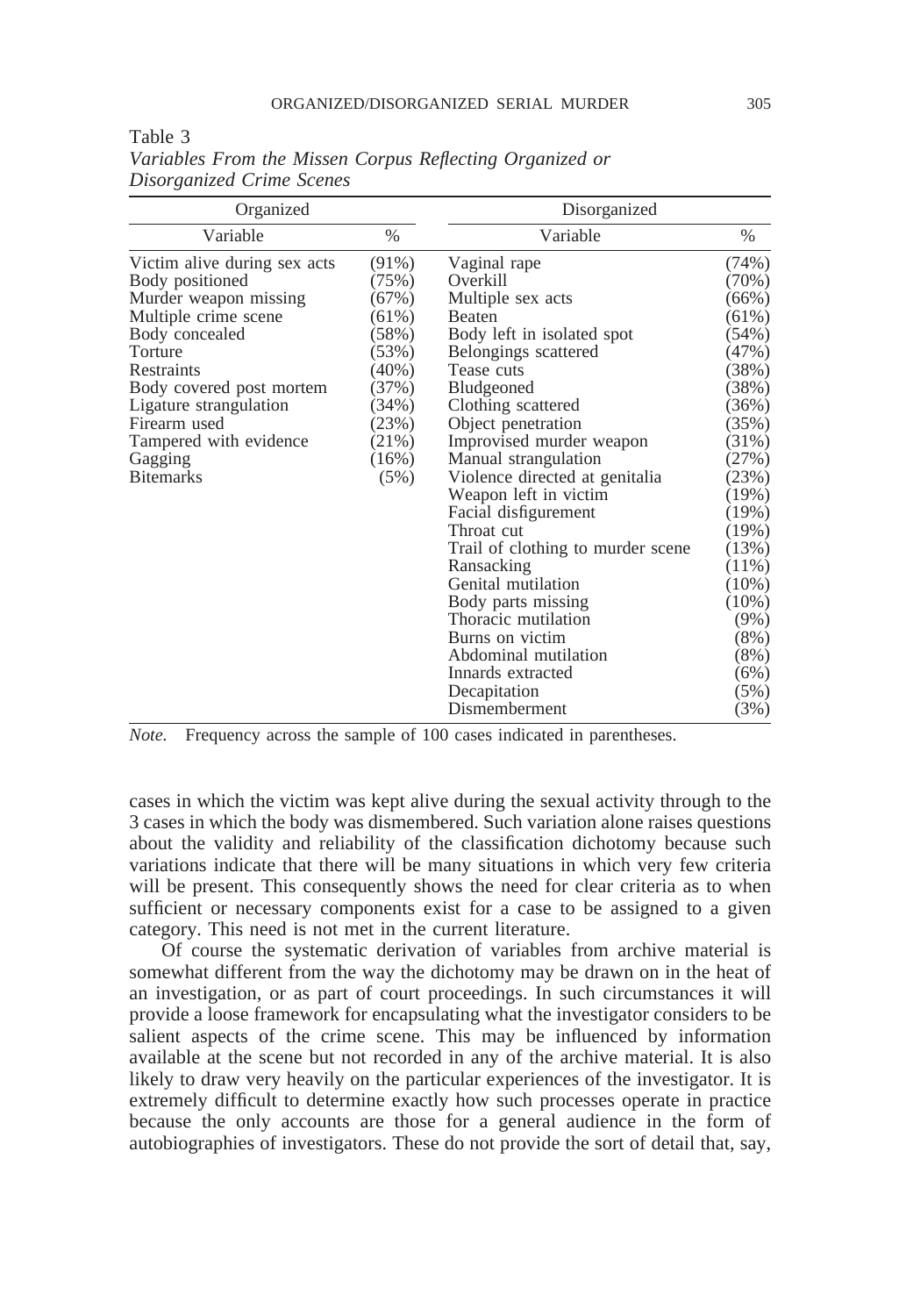a pathologist might give in describing how an autopsy is carried out. What is clear, though, is that investigators who offer up the dichotomy as central to their thinking claim that their practice is based upon the identification of those crucial aspects of the crime scene that have been specified as variables in the present study.

## Do Organized Features Consistently Co-Occur?

Given the variation in frequency of the crime scene actions the question arises as to whether those organized actions that do occur do so when other organized actions occur. In other words, one direct test of the organized dichotomy is the co-occurrence of the various aspects of the crime that indicate the crime falls into this subgroup. This can be examined by considering the proportion of all occurrences of any pair of actions that are co-occurrences of those actions together. This proportion, that varies from zero when the two actions never co-occur to unity when the two actions always occur together, is known as Jaccard's coefficient (J) after its originator (Jaccard, 1908) being widely used in archeology, genetics and biogeography (e.g., Baquedano & Orton, 1991).

Table 4 shows these coefficients for those frequently occurring organized features, calculated across all the crimes in the present sample. Frequently occurring aspects of a crime potentially provide a high base rate that ought to characterize the crimes type. The dichotomy therefore leads to the hypothesis of very high degrees of co-occurrence in these frequent features if they are to provide discrimination beyond the base rate. No statistical test is possible for these coefficients because there is no stochastic model to determine what a random co-occurrence would be. Would random crime scene actions never co-occur, or only co-occur in 50% of cases? In the present case, it may be considered that a stringent test would be that actions co-occur in two of every three cases. Only two different sets of variables reach this level. Sexual activity with a live victim happens in 75% of those cases in which the body is also posed. In 70% of cases, the body is concealed and there are also multiple crime scenes. None of the other combinations of variables reach these levels, the J value for them ranging from 0.63 to 0.46.

Such results are not a total indictment of the organized category but do raise the possibility that rather than this being a distinct category it is merely a

| $100$ Derver Harrengo                                                                                      |                                 |                          |                   |                         |                   |         |
|------------------------------------------------------------------------------------------------------------|---------------------------------|--------------------------|-------------------|-------------------------|-------------------|---------|
| Organized<br>characteristics                                                                               | Victim left<br>alive in<br>sex  | Body<br>positioned       | Weapon<br>missing | Many<br>crime<br>scenes | Body<br>concealed | Torture |
| Victim alive in sex<br>Body positioned<br>Weapon missing<br>Many crime scenes<br>Body concealed<br>Torture | .71<br>.61<br>.63<br>.57<br>.52 | .54<br>.62<br>.58<br>.58 | .58<br>.52<br>.50 | .70<br>.46              | .46               |         |

*Proportions of Co-Occurrences of Most Frequent Organized Features Across 100 Serial Killings*

Table 4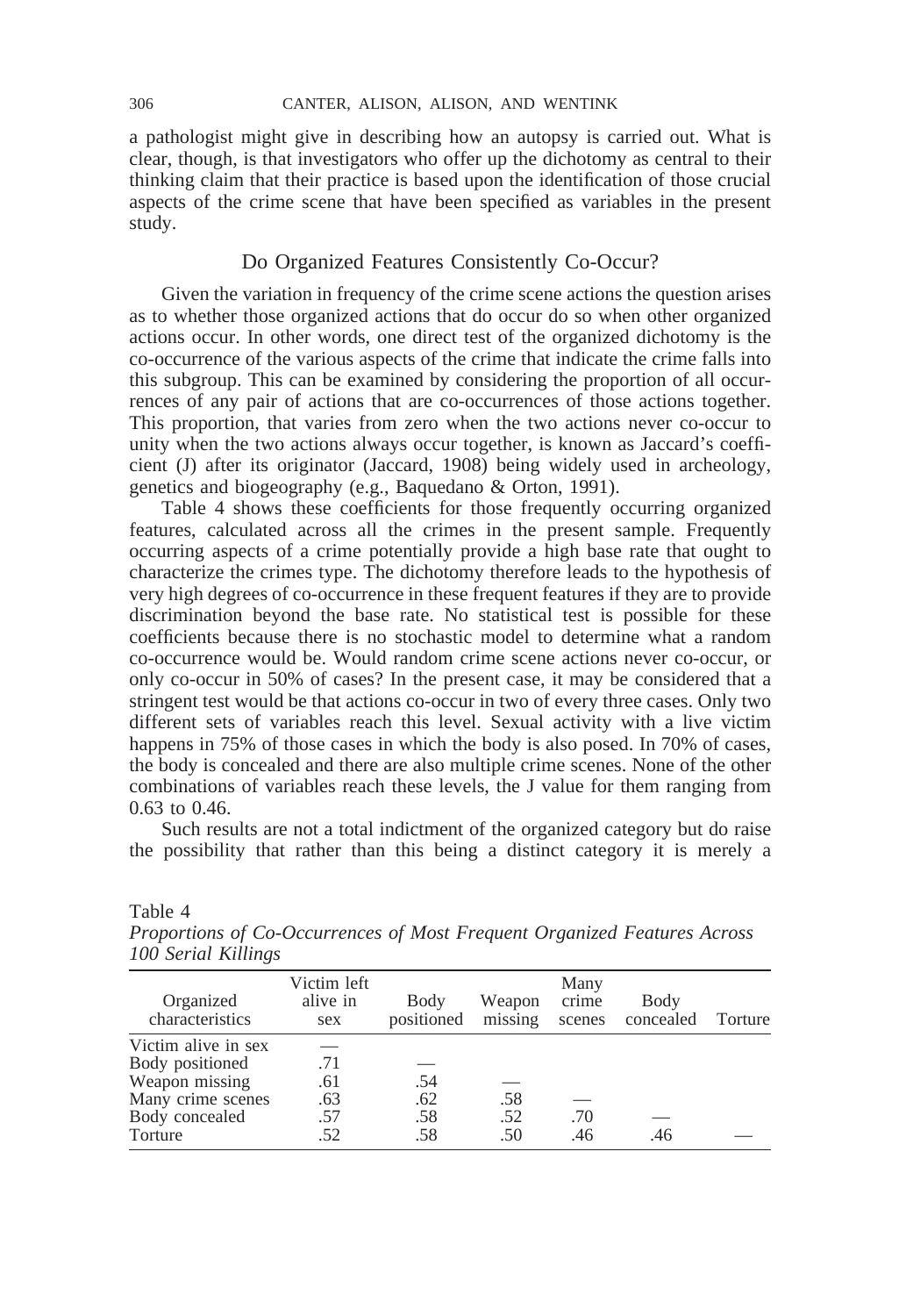reflection of the base rate levels of actions in serial murder. Those acts that occur often in serial murder tend to co-occur, not as a function of any given type or subset of offenses, but merely as a consequence of the overall nature of most serial killings.

## Do Disorganized Features Consistently Co-Occur?

Similar calculations for a set of disorganized features are shown in Table 5. These show that disorganized aspects of crimes co-occur even less often than Organized ones. Only multiple sex acts and vaginal rape both occur in more than two thirds of the cases, a relationship that might indeed be expected to be much higher. Most of the others co-occur in less than half of the crimes in which they happen. These results do again raise questions about the distinctiveness of the disorganized criteria and whether they form a homogenous subset of crime scene actions.

The finding of low co-occurrences *within* the sets of criteria that are purported to be characteristic of each of the two subsets raises the further question of whether the frequency of co-occurrences *between* the sets of criteria are even lower. If they were this would support a weaker version of the dichotomy, indicating that there were distinct subsets even though each subset was not strongly homogenous. Table 6 therefore shows the Jaccard coefficients between each of the sets of variables used in Tables 4 and 5.

The values in Table 6 are no lower overall than those in Tables 4 and 5. Many of them are notably higher. So, for example, the body being left in an isolated spot (variable number 18) that is proposed as a significant criteria for the offender being disorganized occurs in  $74\%$  of the cases in which there are multiple crime scenes, a variable proposed as distinctly organized. This is higher than any of the Jaccard's coefficients between variables *within* one of the types.

## The Structure of Co-Occurrences

Tables 4–6, when taken together, demonstrate that the identified features of the crime scenes are neither coherent in consistently being part of similar crimes, nor are they distinct in discriminating between crime scenes. For simplicity, only subsets of all possible co-occurrences have been presented in these tables. But these weak findings do indicate that no strong claims can be made from the

| Vaginal<br>rape | Overkill   | Multiple<br>sex acts | Victim<br>beaten | Left<br>isolated | Belongings<br>scattered |
|-----------------|------------|----------------------|------------------|------------------|-------------------------|
|                 |            |                      |                  |                  |                         |
|                 |            |                      |                  |                  |                         |
|                 |            |                      |                  |                  |                         |
| .48             | .52        | .44                  |                  |                  |                         |
| .47             | .43        | .43                  | .35              |                  |                         |
| .44             | .43        | .35                  | .48              | .29              |                         |
|                 | .53<br>.69 | .49                  |                  |                  |                         |

Table 5 *Proportions of Co-Occurrences of Frequent Disorganized Features Across 100 Serial Killings*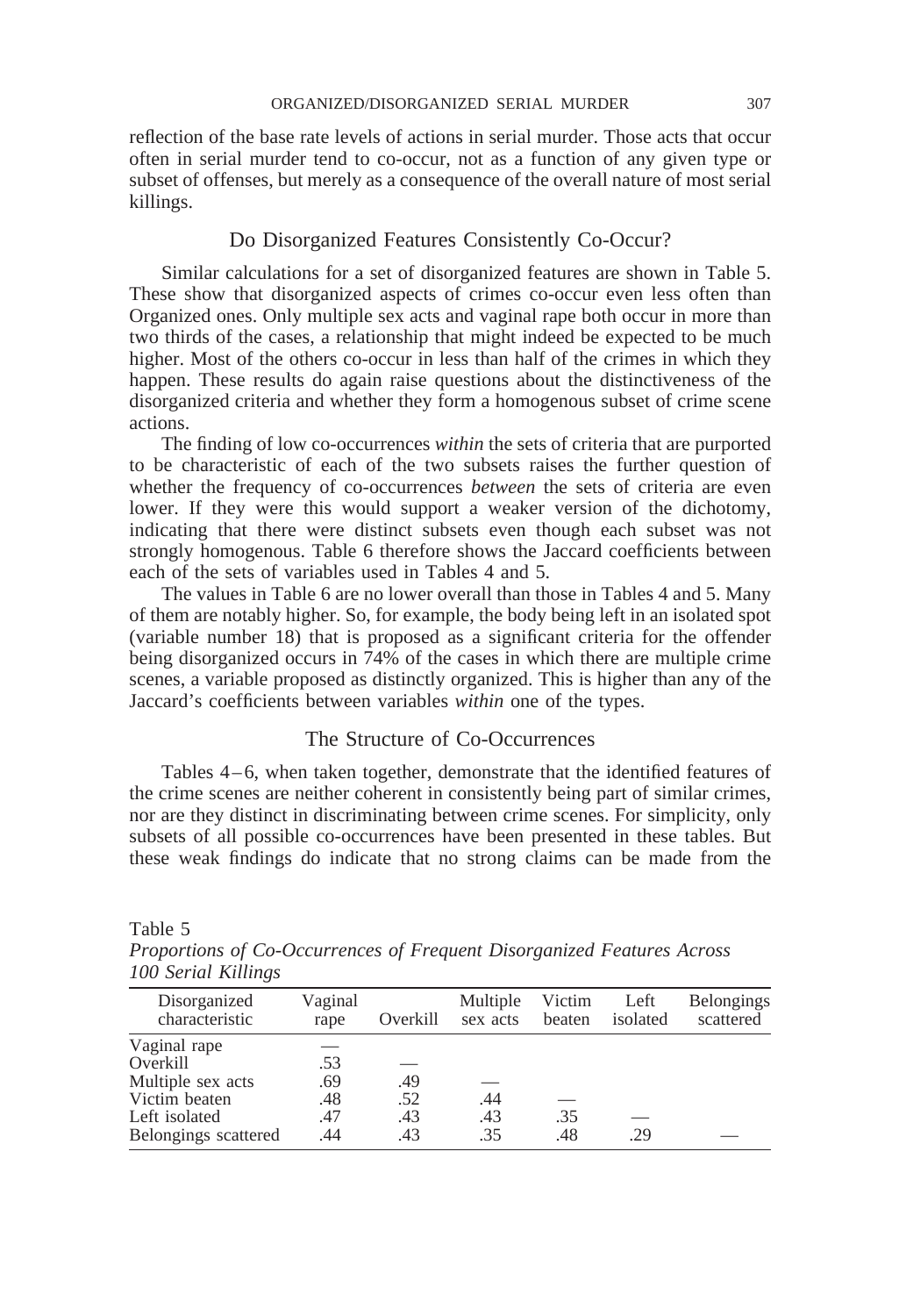| Disorganized |       |      |           | Organized feature |         |         |
|--------------|-------|------|-----------|-------------------|---------|---------|
| feature      | Alive | Pose | No weapon | Scenes            | Conceal | Torture |
| Rape         | .72   | .64  | .48       | .53               | .50     | .37     |
| Overkill     | .64   | .59  | .65       | .46               | .41     | .54     |
| <b>Sex</b>   | .64   | .60  | .51       | .53               | .49     | .50     |
| Beat         | .58   | .49  | .47       | .39               | .43     | .50     |
| Isolate      | .54   | .57  | .51       | .74               | .72     | .41     |
| Scattered    | .50   | -37  | .37       | .27               | .31     | .35     |

*Relationships Between Frequently Occurring Organized Features (in Columns) and Disorganized Features (in Rows)*

current data in support of the dichotomy proposed for serial killers. However, a weaker dichotomy is still feasible. It is possible that although the different aspects of the crimes do not co-occur very often together in the way that is predicted by the dichotomous model, that nonetheless they are more likely to co-occur within one type that between types. To test this weaker model, it is necessary to compare every co-occurrence with every other co-occurrence across all 39 variables. Tables 4–6 deal with interrelationships between subsets of variables. It would, of course, be possible to create a complete table showing the relationships between every variable and every other variable as a way of exploring the broader implications of the co-occurrence of action but a more productive approach is to use multidimensional scaling (MDS), a procedure that represents the co-occurrences as distances in an abstract space. The particular procedure that has been widely and productively used in this area is known as smallest space analysis (SSA).

SSA is a statistical procedure developed nearly half a century ago (Guttman, 1954). But because of the heavy computing demands it entails, it is only relatively recently that it has been taken up widely across the social sciences (Canter, 1985; Elizur, 2001). It has proven of particular power in the examination of qualitative material derived from witness statements, police reports, and crime scene information (e.g., Canter & Heritage, 1990).

SSA is one of the family of MDS procedures (Schiffman et al., 1981) that represent the associations between variables as distances in a Euclidean space of dimensionality determined by the researcher. The greater is the co-occurrence of two variables the greater their proximity in the corresponding geometric space. These procedures are based upon the assumption that the underlying structure of complex systems is most readily appreciated if the relationship between each and every other variable is examined, but that such examination is much clearer if the relationships are represented visually not only in terms of numbers.

The structure of an SSA configuration, as with all other MDS procedures, can be examined directly without assuming underlying orthogonal dimensions (Shye & Borg, 1995). The distance between two variables (represented by points in geometric space) is the inverse of their association. The resulting configuration of points is thus based solely upon the relationships among variables, and not from their relationship to assumed dimensions as in factor analysis or membership

Table 6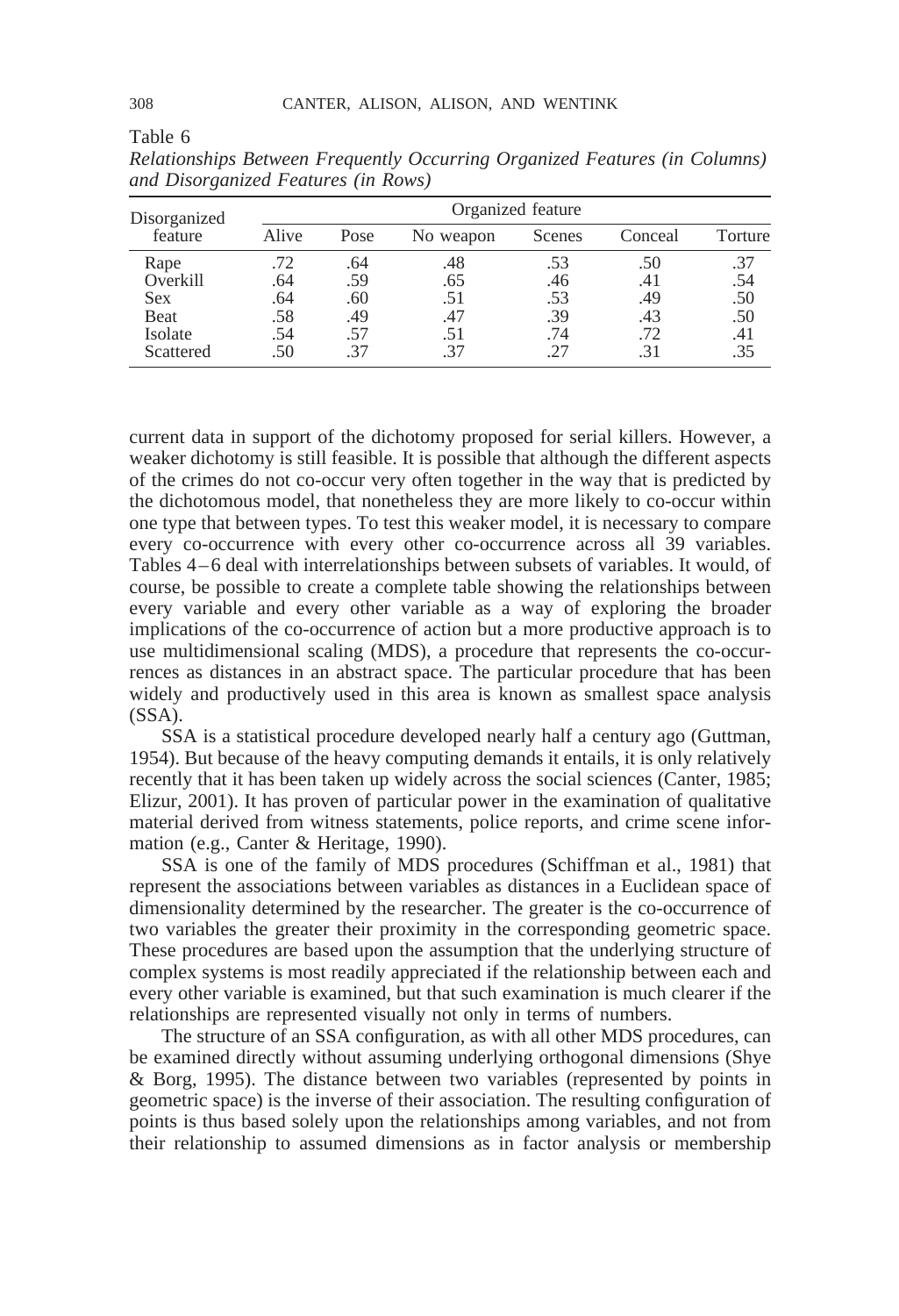types as in cluster analysis. This means that it is often appropriate to interpret MDS configurations in terms of the regions they exhibit and the relationships between those regions.

SSA is different from most other MDS procedures in that it operates on the rank order of the associations between variables rather than their absolute values. This gives SSA the power to produce solutions in the smallest possible dimensionality that adequately represents the associations as distances. The comparison of the ranks of the co-occurrences also facilitates the identification of patterns within data that may have low co-occurrences.

The degree of fit between the rank of the co-occurrences and the rank of the distances in the derived space is indicated by the Guttman–Lingoes coefficient of alienation (Borg & Lingoes, 1987). A coefficient of 0.25 is considered a reasonably good degree of fit for data such as the data considered in the present study (Canter & Fritzon, 1998; Canter & Heritage, 1990; Canter, Hughes, & Kirby, 1998).

In the context of the present study, SSA allows a direct test of the hypothesis of two types of offence characteristics. In essence, if there is evidence for the distinction, the FBI's proposed variables will fall into two distinct regions of the SSA space. In contrast, if there is no discernible variation between the two sets of items, the null hypothesis, that there is no evidence for the Organized/Disorganized typology must be accepted.

Figure 1 shows the two-dimensional SSA plot produced by the association matrix of the current data set. The two dimensional solution was chosen because



*Figure 1.* Smallest space analysis of 39 organized/disorganized criteria. (Contours indicate overall frequencies.)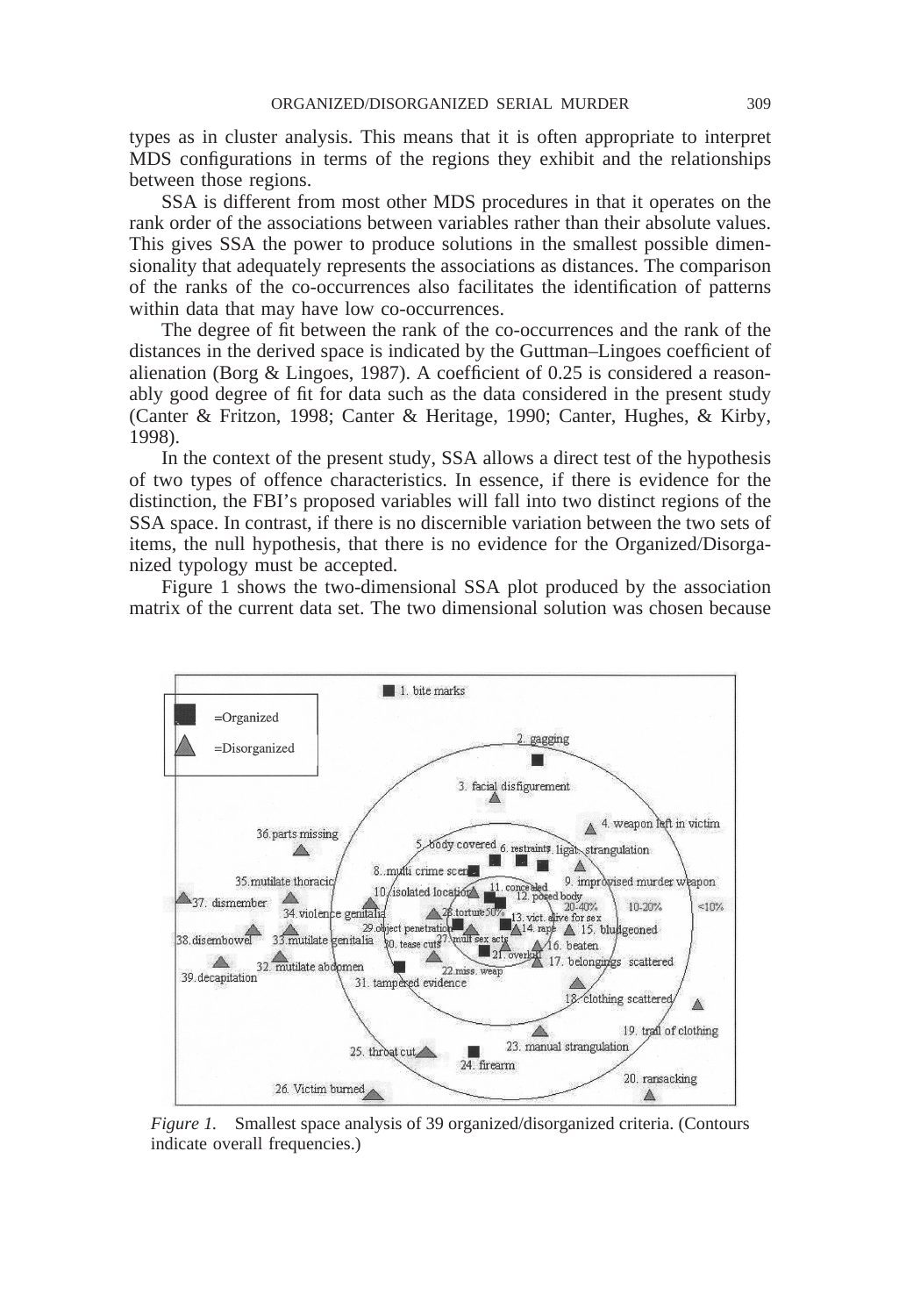the dichotomous model implies that the patterns of two types ought to be revealed in no more than two dimensions. The coefficient of alienation of 0.20 indicates that there is a reasonable fit between the ranks of the association coefficients and the ranks of the distances in the space. A three dimensional solution was not found to give any stronger support to the dichotomy than the solution presented here.

For clarity, each number in this figure represents the location one of the 39 crime scene actions listed in Table 3. The closer together these actions are the more likely they are to co-occur across the 100 cases studied. For example, the body being left in an isolated spot (Variable 18), that had a Jaccard coefficient of 0.74 (as indicated in Table 6) with the variable of multiple crime scenes (number 4), are close together at the center of the configuration. By contrast, 16 (multiple sex acts) and 19 (belongings scattered) with a Jaccard of 0.35 between them are somewhat further apart. Superimposed onto the SSA configuration are contours indicating the frequency with which the variables occur across the whole sample.

If the disorganization dichotomy were a strong distinction between the cases then a clear division with the organized variables in one region of it and the organized variables in another would have been expected. No such regions can be seen in the SSA plot. The disorganized variables are scattered across the plot and the organized variables are mixed in amongst them. As would be expected from their generally higher Jaccard coefficients the organized variables do tend to lie in a smaller region overall than the disorganized variables, but this is not a region that is distinct.

The frequency contours help with the interpretation of Figure 1. It should be emphasized that there is no inevitable patterning of contours for SSA. The empirical finding of clear frequency contours is one that has been reported in a number of studies of criminal behavior (Canter & Fritzon, 1998; Canter & Heritage, 1990; Canter et al., 1998). The implications of this finding have been reviewed by Canter (2000), suggesting that it is a product of the existence of focal activities that help to define a broadly similar class of criminal events. This possibility leads to the interpretation of the high-frequency activities at the center of these configurations as those actions that help to characterize the criminal activity. Furthermore, the radiation out from these core activities indicates the process that gives rise to the differentiation of the different subsets within the overall crime type.

In the present case it is therefore interesting to note that the majority of organized variables are in the central, high-frequencies regions, but that the disorganized variables spread out around the plot. These distributions suggest that what is characteristic of serial murders are those qualities, in general, that the CCM considers organized. It follows that what distinguishes between serial killings are their forms of disorganization.

The results here only relate broadly to the dichotomy. A number of the central high frequency variables are also drawn from those characterized by the FBI as disorganized. Indeed, the ten variables in the central region that occur in more than 50% of cases are made up of equal numbers of organized and disorganized variables. So although, in broad terms the differentiation of offences must draw upon those actions that are considered as essentially disorganized, the empirical results here do indicate that differentiation will have its own inherent logic that does not rely at all on the proposed dichotomy.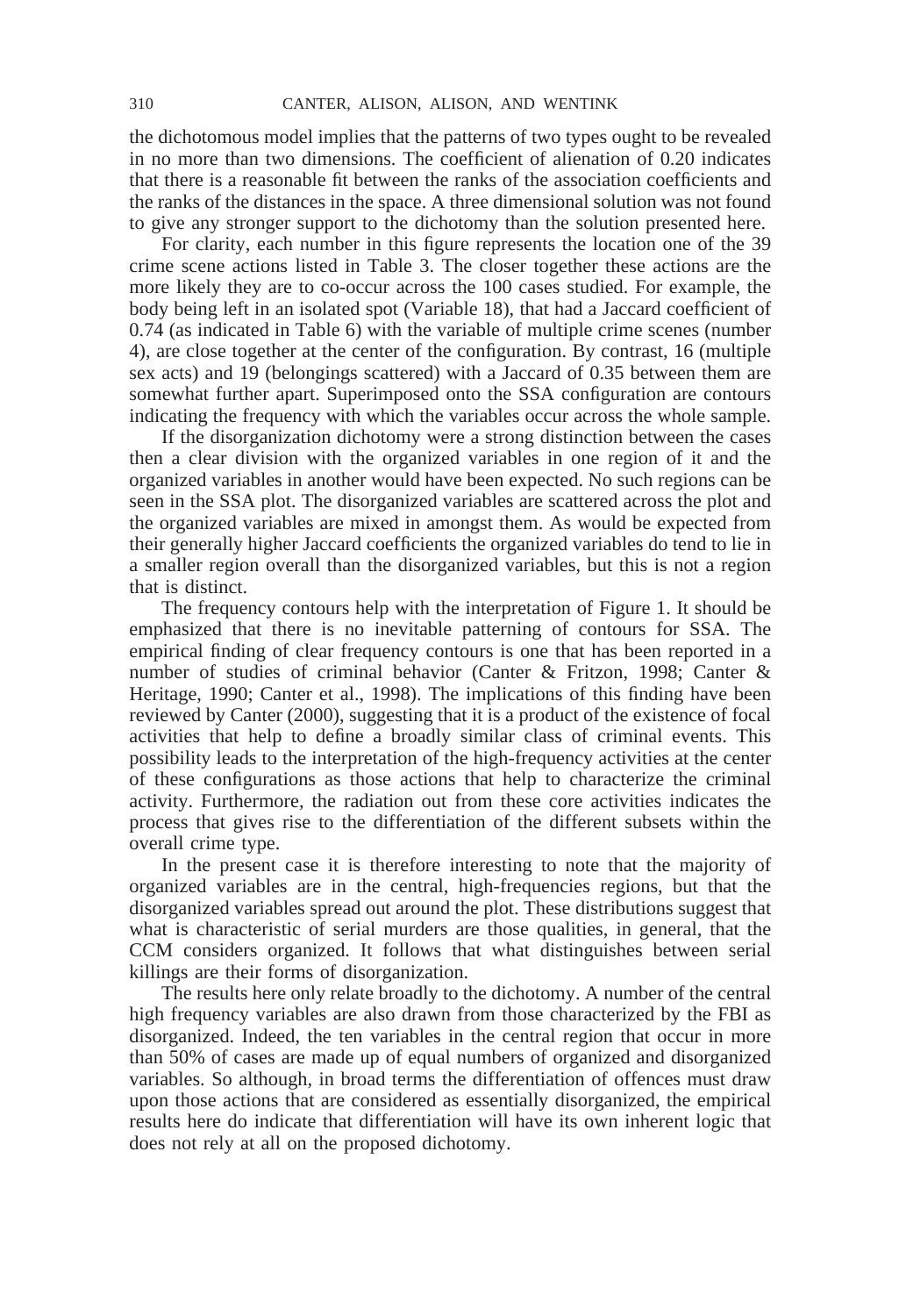That the high-frequency core variables are a subset of those that are nominally Organized makes sense in that these are series of sexual offenses. The killer gets away with a number of violent offences that involve the coercion of victims who are typically strangers. That his attacks are often sudden, surprise assaults, a form of blitz in which he takes a weapon with him is perhaps to be expected. The offender must have some degree of planning and control if he is to be able to avoid detection and continue killing. Taking the murder weapon with him, using an isolated location to leave the body and concealing it, are all aspects that crime that will minimize detection. The violent overkill and rape are also clearly part of the central sexual rage that typifies these crimes. This set of related activities may be taken as what these crimes have in common.

## The Basis for a Re-Interpretation of Serial Sexual Murder: Regional Interpretations

A parsimonious interpretation of these forms of abuse relates to the four primary terms that we have chosen to describe the interaction between offender and victim (or offender and victim's body). Various psychological interpretations may be used to generate further hypotheses and levels of abstraction but, given the post hoc realization of this structure, it may be more appropriate to adhere as closely as possible to a simple descriptive analysis of what can be directly observed within each theme. Thus, the descriptor terms we have used consider whether the victim has undergone an act of mutilation, execution, sexual control, or plunder.

The difference between the offenses is a product of the different modes of transaction with the victim that these central actions epitomize. For example, on the left of Figure 2 is a set of low-frequency actions that nonetheless do co-occur that are all aspects of mutilation of the victim (e.g., dismemberment, disemboweling, and decapitation). These are often regarded as quintessentially disorganized, but the results show that it would be inappropriate to regard them as the same form of disorganization as those actions on the right of Figure 2. There, scattering belongings and clothing, ransacking the crime scene, and bludgeoning the victim are all present. The emphasis in the former set of events involves violation of the victim's body, in the latter violation of their belongings. Thus, although disorganization may logically describe both sets of actions it does not describe similar crimes. Events that involve mutilation and defilement of the body are distinct from those that involve an emphasis on ransacking and plundering the victim's belongings.

Although the organized variables form a relatively more coherent structure, they are nevertheless scattered from the top to the bottom of the plot. In the top region is a set of variables that relate to maintaining control of a live victim: gagging, restraints, leaving the victim alive for sex. For this set of co-occurring actions, the interaction between offender and victim appears to be one in which there is less interest in the victim's body as an object or plaything for the offender; rather, live interaction with the victim is important, albeit under the offender's complete control. This relates well to the process that Canter (2000) describes as treating the victim as a "person." In contrast, in the lower region, it appears that the swift removal and execution of the victim is central. Thus, it appears that once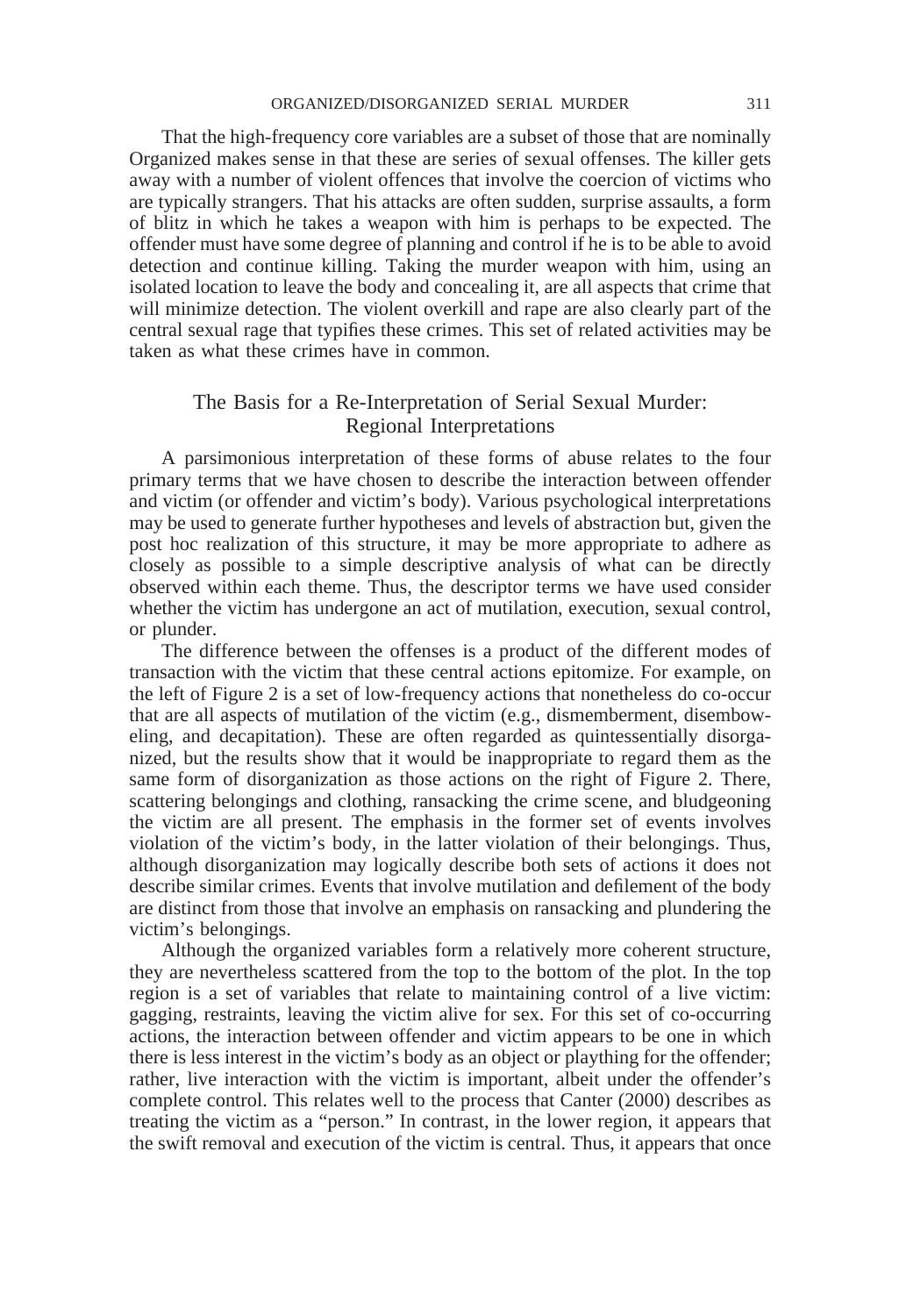

*Figure 2.* Smallest space analysis of 39 organized/disorganized criteria interpreted to show four styles of interaction with victim. (Contours indicate overall frequencies.)

the sexual features of the offence have occurred, the victim is simply removed through strangulation, being shot, having their throat cut and/or having their body burned.

#### Conclusion

It has been shown that the division of serial murders into one of two types, either organized or disorganized, underlies many discussions of the profiling of such offenders, yet there has been no empirical examination of the reliability or validity of such a typology. The present study reports one such examination. The results demonstrate that instead of being a basis for distinguishing between serial killings all such crimes will have a recognizable organized quality to them, as might be postulated from the very definition of a series of vicious crimes in which the offender was not detected until he had carried out a number of the offenses. Rather than being one subtype of serial killer, being organized is typical of serial killers as a whole. This conclusion is further supported by the central role that the high-frequency organized variables play in the model of serial killers that emerges. They operate as the core variables. This means that they are the variables that are most likely to co-occur with others.

The variables that radiate outwards from these show steadily lower frequencies and increased differentiation between offenses. It has been noted that the lower frequency variables contain many of those that were previously considered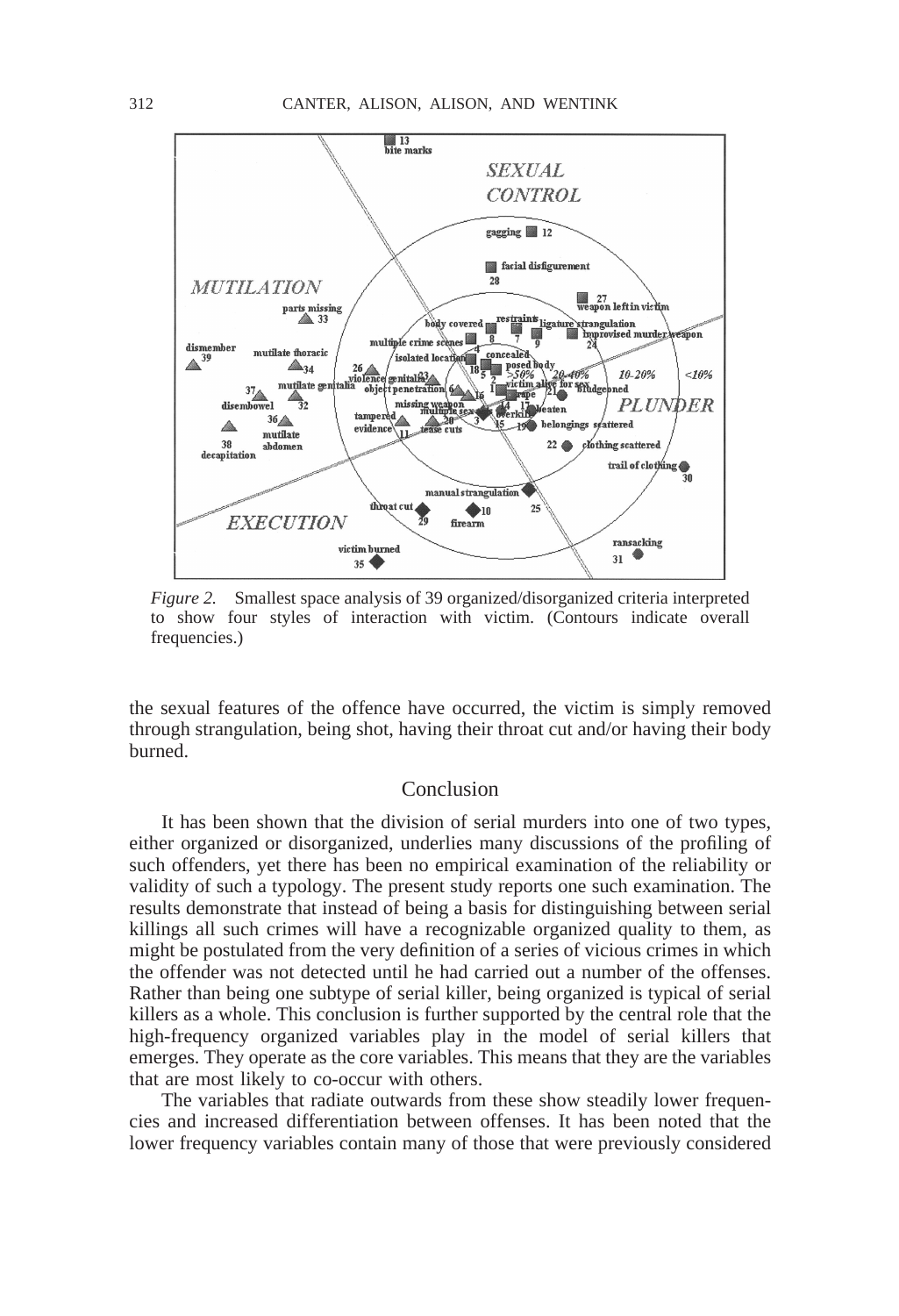as disorganized. It therefore follows that the distinctions between serial killers are likely to be partly a function of the different ways in which they may exhibit disorganized aspects of their activities. In other words, all serial killers are likely to exhibit some aspects that are organized and some that are disorganized, but the differences between them are, more than likely, differences in the particular subset of disorganized variables that they exhibit.

## Discussion

These results throw considerable doubt on the utility of this dichotomy in any academic considerations. The taxonomy proposed in the CCM (Douglas et al., 1992) as a naturally occurring distinction between serial sexual murderers or their crime scenes does not garner even the weakest support from the data examined here.

The organized crime scene is not directly opposed to the disorganized; rather, it may represent a dominant style of serial sexual homicide or a possible bias that is characteristic of most serial murders within the present sample. Some distinctions in the way offenders may be disorganized have been suggested by the present analysis. These distinctions indicate that serial killers may differ in the forms of exploitation they make of their victims. However, the selection of variables that was drawn on in order to explore the proposed dichotomy may be too limited to provide a full picture.

A more fruitful direction may be to consider the differentiation of offenders as an aspect of general personality differences and other aspects of individual differences that a century of psychological research has explored. As Canter (2000) stated:

The systematic examination of the most appropriate ways to differentiate offenders has to be the proper basis for any professional derivation of inferences about offenders. It is also the basis for important new perspectives on the nature of crime and criminals. (p. 44)

Beyond the academic questions raised by these results, they also highlight the danger of relying on the organized/disorganized typology to profile potential offenders or prioritize suspects in a live enquiry. In the earliest stages of an investigation, caution is necessary because if such advice is relied upon, it influences investigative policy and outcome, and thus affects time and financial resources.

As Prentky and Burgess (2000) pointed out, the use of such classification systems introduces at least two major problems. The first involves correctly classifying offenders based on limited and sometimes unreliable information. The second relates to drawing conclusions about aspects of the offender's characteristics based solely on what is known about subtypes. In the case of the organized/ disorganized typology, we do not have reliable evidence to support the validity of such categorization systems, let alone an indication of whether the hypothesized types are an appropriate basis on which to infer different background characteristics.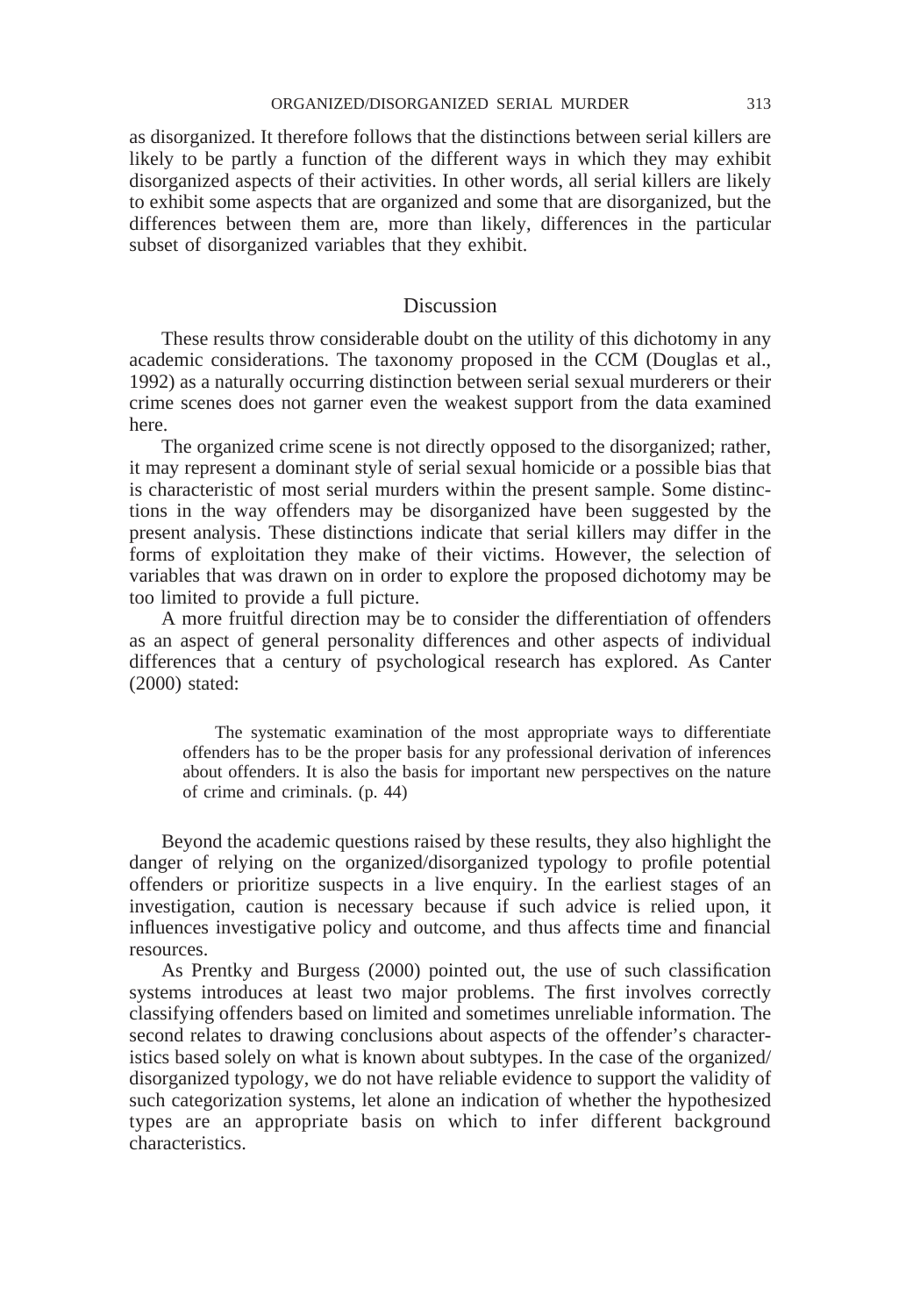### *Legal Implications*

The legal relevance of the empirical test of the typology reported here is best understood in the context of the basis for admissibility of any form of scientific evidence. Courts in the United Kingdom, the United States, Australia, and Canada generally accept the standards for admissibility of scientific evidence set out by the U.S. Supreme Court in *Frye v. United States* (1923). This emphasizes that scientific evidence must be, "sufficiently established to have gained general acceptance in the particular field in which it belongs," requiring that scientific evidence must be based upon a procedure that was, "sufficiently established to have gained general acceptance in the particular field in which it belongs."

In the U.S. psychological contributions to the courts have been further clarified by drawing on the criteria set out in *Daubert v. Merrell Dow Pharmaceuticals Inc.* (1989). The *Daubert* court stated that the admissibility of scientific (including psychological) evidence should be based on five factors: (a) is it falsifiable, testable and tested? (b) is it (can it be) subject to peer review? (c) is there an existence of maintenance of standards and controls? (d) does it have support of a body of the scientific community and is it generally accepted? and (e) does it have a known potential error rate?

The organized/disorganized typology could be drawn upon in courts in two rather different ways. The first, deriving from the idea of a psychological profile is in essence a *character* report. In this usage, a profile similar to one constructed for a police investigation derived from the typology, may be offered to the court in an attempt to illustrate that the defendant either matches (or does not match) that profile; in other words, that the defendant did (or did not) have the characteristics that were regarded as associated with a particular type of crime. Such expert opinions could contribute to the weight of evidence by supporting a view of guilt (match) or innocence (no match) based on the criteria set out in the profile.

A second use is to provide evidence on the *similarity* between crimes. In this situation, crime scene actions from a number of different crimes are examined to determine whether they are of a similar type and therefore more likely to have been committed by the same person. In this case claiming, for example, that all the crimes in a series show the same sort of organization would provide evidence in support of them all having been the product of the same offender.

#### *Examples of Character Profiling in Court*

On occasion, expert opinion testimony is admitted in court in order to prove or disprove that the defendant does or does not possess a personality trait that is consistent with the crime he or she is charged with. Although this type of evidence is generally excluded from court it has been allowed in a few cases. For example, in Wisconsin v. Richard (97-2737-CR, 1998) the appeal court dictated that expert opinion testimony deemed inadmissible in the initial trial was in fact admissible because, "the evidentiary code expressly recognizes a defendant's right to present evidence of a pertinent character trait."

A further illustration of how the use of typologies could play a role is given in Idaho v. Parkinson (1996). Although the court rejected the expert testimony, a psychologist and former FBI agent offered evidence that Parkinson did not exhibit the characteristics of a sex offender. Exclusion was based on the following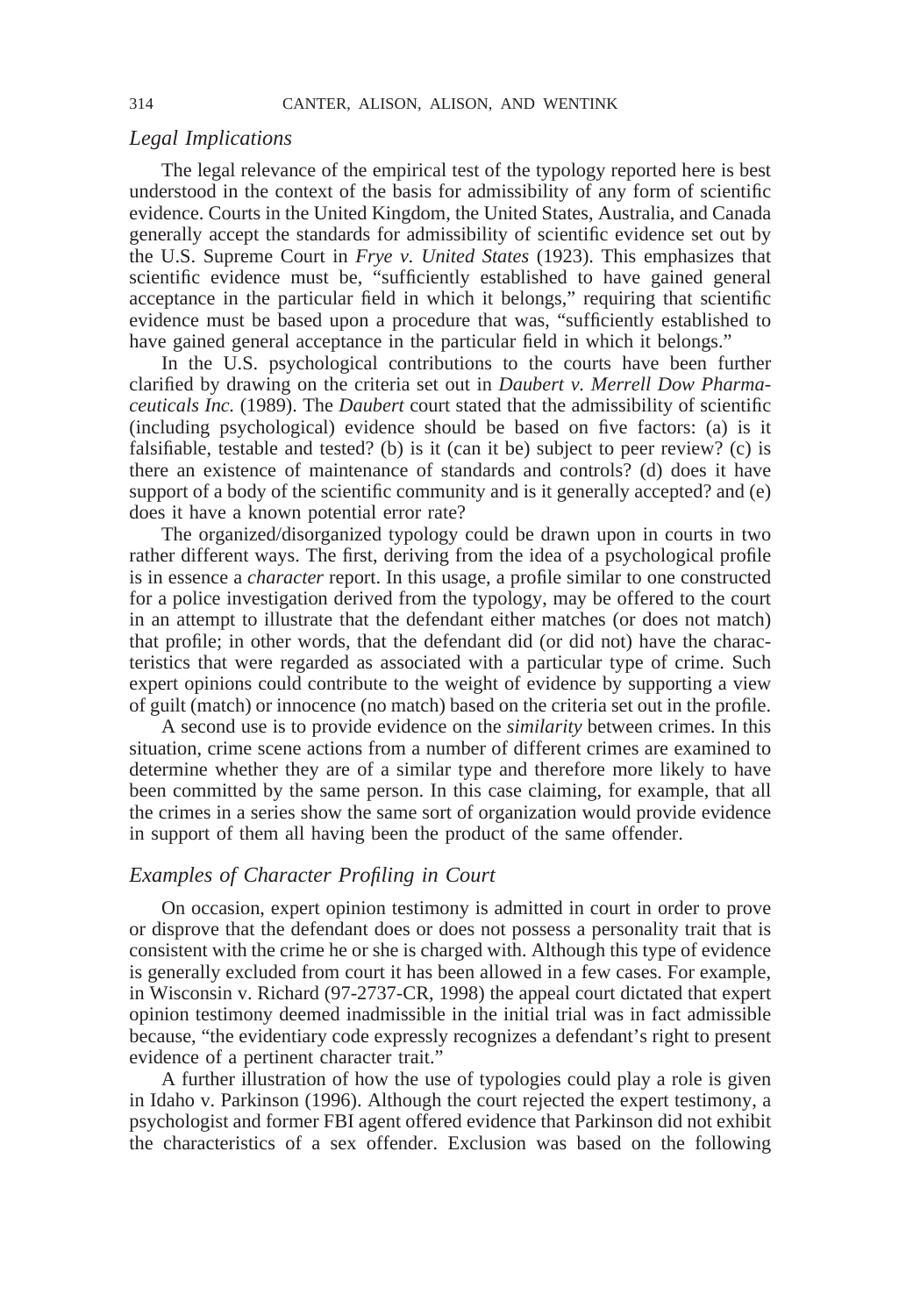factors: (a) the profile evidence was inadmissible because the defendant's character was not a "fact in issue" subject to expert opinion; (b) the evidence would not, "assist the trier of fact to understand the evidence" and (c) the expert opinion evidence would constitute a direct comment on the guilt or innocence, the "ultimate issue" in question. The court further noted, although they did not rely on it for their decision, that the literature suggests that there is no psychological test or combination of tests that can determine whether a person has engaged or will engage in deviant sexual activity.

These examples show that it is important to examine any typology used as part of an investigation because of the possibility that it may be drawn upon in court. Our study raises questions about whether one of the most often cited typologies for police enquiries into serious crimes, the disorganized/organized dichotomy, comes anywhere near to providing a reliable basis for discriminating traits. It is certainly not widely recognized in the scientific community as a psychometrically valid test of personality. Also important, as we have illustrated, the disorganized components of the offense form the core set of actions in any given serial sexual homicide case and, therefore, could not be used as a significant discriminator between individuals. This latter point serves to raise fundamental questions that should be applied to any utilization of a typology as the basis for guiding an investigation or the courts. Are the features drawn upon distinct enough and can they differentiate between offences clearly enough to be the basis of proposals about the character of the offender?

Such questions were not paramount in *North Carolina v. Wallace* (2000), when a former FBI agent provided testimony as to the classification of offenses according to the organized/disorganized dichotomy. Perhaps unsurprisingly, given our present results, the former agent highlighted the fact that the nine crimes for which the defendant was being charged fit a mixed category, displaying elements of both themes.

In an effort to draw upon the aspects of the defendant's character that might be inferred from these aspects of the offenses to prove diminished responsibility, the defendant's counsel highlighted the disorganized characteristics. However, in cross-examination, the State elicited testimony from the expert that some of the crimes displayed signs of organization, thereby drawing the implication of a lack of mental illness. Under appeal to the Supreme Court of North Carolina, the defendant's counsel contended that the cross-examination was improper as it was prejudicial and had no probative value (North Carolina v. Wallace, 2000). The court concluded that the cross-examination was permissible, as the jury had been given proper instructions limiting their consideration of the expert's testimony.

This case highlights a number of factors relevant to the present study. First, the results reported here indicate that the majority of offenses of this sort would display some organized features, given the high frequency of such variables. They also suggest that any given offense is also likely to emphasize components of disorganization, as indicated by the other themes identified. Third, the existence of a distinct type of offense, that reflects psychometrically reliable properties, is unlikely. The results reported here indicate that the behaviors that occur in such offences emerge from the transaction between offender and victim. Contextual, dynamic factors, rather than exclusively individual traits, play an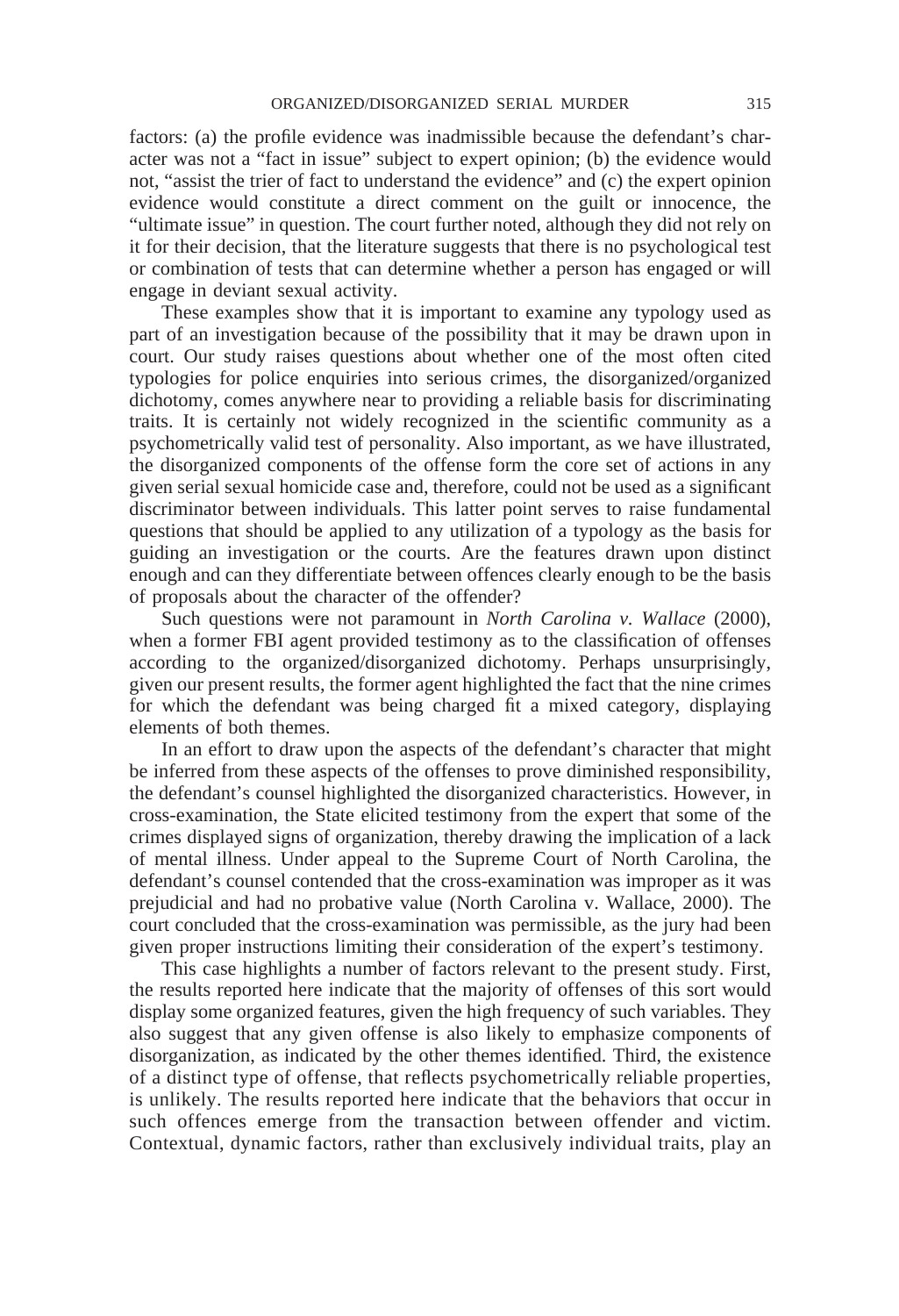important role in the generation of the actions that co-occur in these horrific murders.

## *Examples of Similarity Profiling*

Similarity profiling may present less of a problem for the profiler wishing to adduce evidence in court. This is partly because, as Ormerod (1999) has previously comprehensively argued, the evidence is not connected directly to the defendant in question. In contrast to character profiling, in which the profiler is claiming that there is a correspondence between the current defendant and the profile, and in so doing is increasing the perception of guilt, similarity profiling states that there are significant similarities between two or more crimes, thereby not making a direct comment about the probable guilt or innocence of the defendant. Indeed, the profiler need know nothing about the defendant; he or she only needs knowledge of the proposed series of offenses.

This form of profiling is consequently more common, being less open to prejudice or to being kept out of court because it addresses the "ultimate issue" of guilt. In *Delaware v. Pennell* (1989) substantial physical and circumstantial evidence was available linking the defendant to two of a series of three murders. In this case, the trial court accepted testimony provided by an FBI agent that each of the three murders in question had characteristic behavioral similarities that suggested they were the work of the same offender. On appeal, the defendant's counsel argued that this evidence did not meet the standards of the *Frye* test and therefore should not be admissible in court. However, the court affirmed the original ruling, stating that the *Frye* test did not apply in this case because the FBI agent's linkage analysis was based upon his own knowledge and experience and not scientific tests for which the *Frye* test would typically be applied. In their writings about investigations, FBI agents do often refer to the twofold classification we have studied. So in future cases, cross-examination may determine whether this category scheme was implicit in their interpretation of their own experience.

In *Louisiana v. Code* (1993), an FBI agent's evidence was admitted at the pretrial hearing to support the State's position that another set of crimes (consisting of four additional murders that the defendant was also charged with) were connected to the crimes the defendant was being tried for. The agent testified that, based on various ritual aspects of the murders that were (in the agent's opinion) particularly rare, the eight murders were the work of one person. Although the agent did not testify before the jury, his testimony was accepted by the trial judge as evidence on the issue of "identity." On appeal before the Louisiana Supreme Court, the court found no error in the trial court's ruling to accept the FBI agent's linkage analysis. Our research shows the need for a more overt determination of how rare any actions are. It may be that the agent's experience is limited rather than that the actions are rare. The model we have presented shows that it is feasible to determine the rarity of criminal actions and to demonstrate the co-occurrence of even rare actions.

In a more recent case the Superior Court of New Jersey followed a route more in keeping with the arguments of the present article. They reversed an earlier ruling that permitted a former FBI agent's linkage analysis to be used as evidence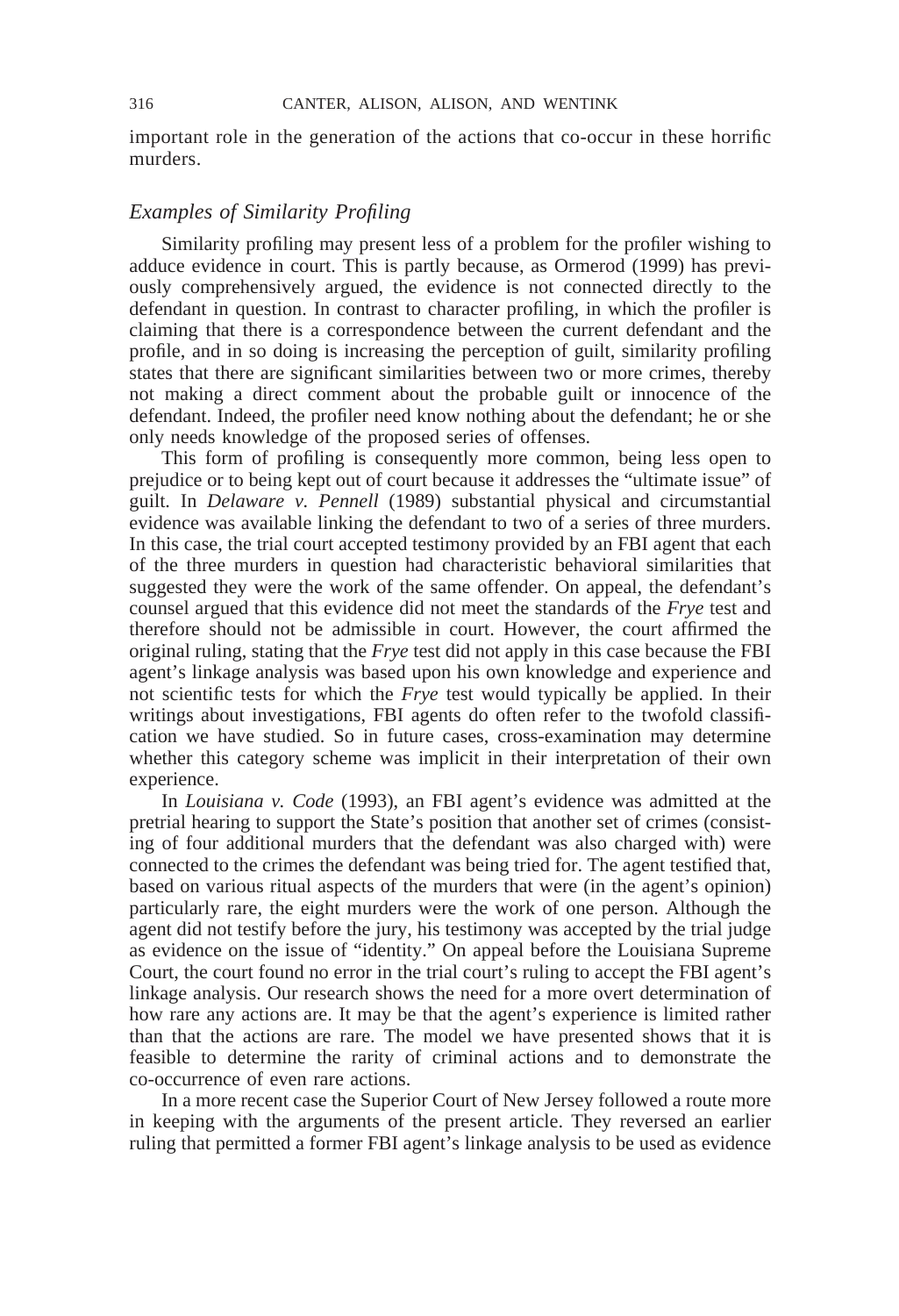(*New Jersey v. Fortin,* 2000). The FBI agent provided testimony that, due to distinct similarities across the crimes in question, two crimes were the work of the same offender. Despite the fact that such evidence had been used in the previously cited cases, the court was not persuaded that these techniques were sufficiently reliable for use in this particular case due to the many differences that existed between the crimes in question.

In the cases described where behavioral linking was offered as evidence the basis of the linking appears to have been idiosyncrasies of the particular crimes in question. The court formed a judgment of its acceptability against the claimed experience of the expert before them. The results reported in this study would caution against accepting such expertise if it drew strongly on the disorganized/ organized dichotomy. Moreover, despite some evidence for a degree of cross situational consistency across offenses, the extent to which two crimes can be reliably shown to be committed by the same offender on the basis of behaviors alone, requires considerable further study. At present, particularly in regard to those often cited aspects of crimes drawn from the organized/disorganized typology, the degrees of consistent co-occurrence within each type is so low *within* a crime that *between* crime consistency is likely to be even lower. Furthermore, because the results presented here reveal that many "organized" features are likely to be common to the majority of offenses, such behaviors are unlikely to prove sufficiently discriminating.

The questions raised about the organized/disorganized typology apply to any other classification scheme that may be drawn upon in a court of law, if that classification is based merely on the systematized experience of experts that has not been subjected to some form of psychometric testing. From the growing number of court cases throughout the world in which expertise from profilers is offered or sought, it is clear that there will be an increasing demand for scientifically rooted classification of offenses and offenders. This study is a first step in showing the difficulties of carrying out such science but also of demonstrating some possible fruitful directions in which it may progress.

#### References

- Alison, L., Snook, B., & Stein, K. (2001). Unobstrusive measurement: Using police information for forensic research. *Qualitative Research, 1,* 241–254.
- Baquedano, E., & Orton, C. (1990). Similarities between sculptures using Jaccard's coefficient in the study of Aztec Tlaltecuhtli. *Papers from the Institute of Archaeology, 1,* 16–23.
- Blackburn, R. (1993). *The psychology of criminal conduct.* Chichester, England: Wiley.
- Borg, I., & Lingoes, J. (1987). *Multidimensional similarity structure analysis.* New York: Springer-Verlag.
- Canter, D. (Ed.). (1985). Editor's introduction: The road to Jerusalem. *Facet theory: Approaches to social research* (pp. 1–13). New York: Springer-Verlag.
- Canter, D. (1995). Psychology of offender profiling. In R. Bull & D. Carson (Eds.), *Handbook of psychology in legal contexts* (pp. 343–355). Chichester, England: Wiley.
- Canter, D. (2000). Offender Profiling and Psychological Differentiation. *Journal of Criminal and Legal Psychology, 5,* 23–46.
- Canter, D. (2001). *Criminal shadows: The inner narratives of evil.* Dallas, TX: Authorlink Press.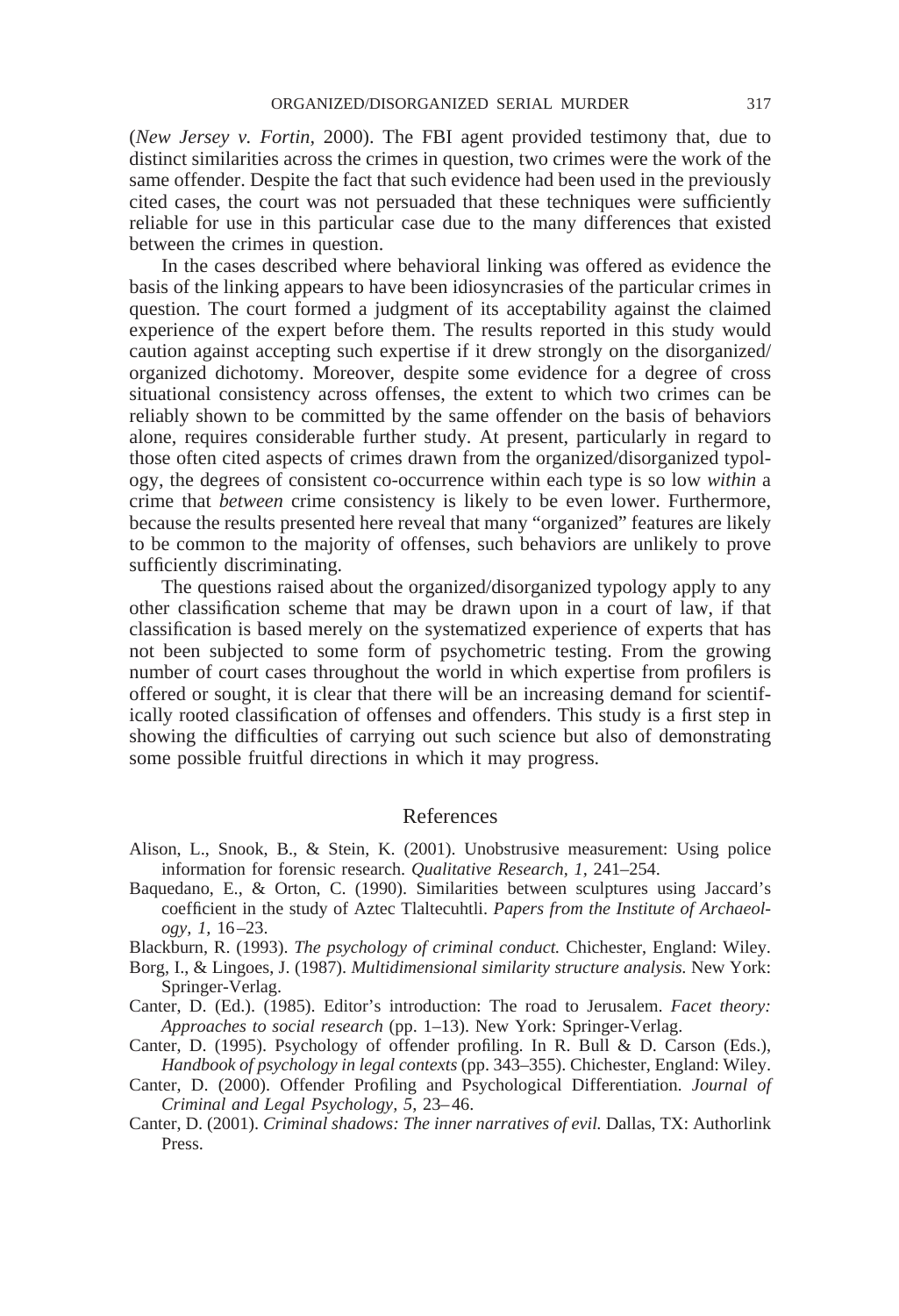- Canter, D., & Fritzon, K. (1998). Differentiating arsonists: A model of firesetting actions and characteristics. *Legal and Criminological Psychology, 3,* 73–96.
- Canter, D., & Heritage, R. (1990). A multivariate model of sexual offence behaviour: Developments in "offender profiling." *The Journal of Forensic Psychiatry, 1,* 185– 212.
- Canter, D., Hughes, D., & Kirby, S. (1998). Paedophilia: Pathology, criminality, or both? The development of a multivariate model of offence behaviour in child sexual abuse. *The Journal of Forensic Psychiatry, 9,* 532–555.
- Canter, D., & Lee, K. H. (Eds.). (1974). A non-reactive study of room usage in Modern Japanese apartments. In D. Canter & T. Lee (Eds.), *Psychology and the built environment* (pp. 48–55). London: Architectural Press.
- Canter, D., & Youngs, D. (in press). Beyond offender profiling: The need for an investigative psychology. In R. Bull & D. Carson (Eds.), *Handbook of psychology in legal contexts* (2nd ed.). Chichester, England: Wiley.
- Daubert v. Merrell Dow Pharmaceuticals Inc. 727 F. Supp. 570, 572 (S.D. Cal. 1989).
- Delaware v. Pennell, 584 A. 2d 513 (Del. Super. Ct. 1989).
- Dietz, P. (1985). Sex offender profiling by the FBI: A preliminary conceptual model. In M. H. Ben-Aron, S. J. Hucker, and C. D. Webster (Eds.), *Clinical criminology.* Toronto, Ontario, Canada: Clark Institute of Psychiatry.
- Douglas, J. E., Burgess, A. W., Burgess, A. G., & Ressler, R. K. (1992). *Crime classification manual: A standard system for investigating and classifying violent crime.* New York: Simon and Schuster.
- Douglas, J. E., Ressler, R. K., Burgess, A. W., & Hartman, C. R. (1986). Criminal profiling from crime scene analysis. *Behavioral Sciences and the Law, 4,* 401–421.
- Elizur, D. (Ed.). (2001). *Facet theory: Integrating theory construction with data analysis.* Prague: Matfyzpress.
- Frye v. United States 293, F. at 1013 D.C. Cir. 1923.
- Grubin, D. (1995). Offender profiling. *Journal of Forensic Psychiatry, 6,* 259–263.
- Guttman, L. (1954). A new approach to factor analysis: The radex. In P. F. Lazarsfeld (Ed.), *Mathematical thinking in the social sciences* (pp. 258–348). Chicago: Free Press.
- Hickey, E. W. (1997). *Serial murderers and their victims.* Belmont, CA: Wadsworth.
- Holmes, R. M., & De Burger, J. (1988). *Serial murder.* Newbury Park, CA: Sage.
- Holmes, R. M., & Holmes, S. T. (1998). *Serial murder* (2nd ed.). Thousand Oaks, CA: Sage.
- Hudson, F. R., et al. (Eds.). (1971). *Mathematics in the archaeological and historical sciences.* Scotland: Edinburgh University Press.
- Jackson, J. L., & Bekerian, D. A. (Eds.). (1997). *Offender Profiling: Theory, Research and Practice.* Chichester, England: Wiley.
- Idaho v. Parkinson (1996).
- Jaccard, P. (1908). Nouvelles recherches sur la distribution florale [New studies of floral distribution]. *Bulletin de la Vaudoise de Sciences Naturelles,* 44, 223–270.
- Jenkins, P. (1988). Serial murder in England, 1940–1985. *Journal of Criminal Justice, 16,* 1–15.
- Lee, R. M. (2000). *Unobtrusive methods in social research.* Philadelphia: Open University Press.
- Lees-Haley, & P. R. (1992). Psychodiagnostic test usage by forensic psychologists. *American Journal of Psychology, 25,* 25–26.
- Louisiana v. Code 627 So. 2d 1373 (La. 1993).
- Missen, C. (1998). *Taking life: A behavioural approach to the classification of serial sex killers.* Unpublished doctoral dissertation, University of Liverpool, United Kingdom.
- New Jersey v. Fortin 162 N.J. 517 (2000).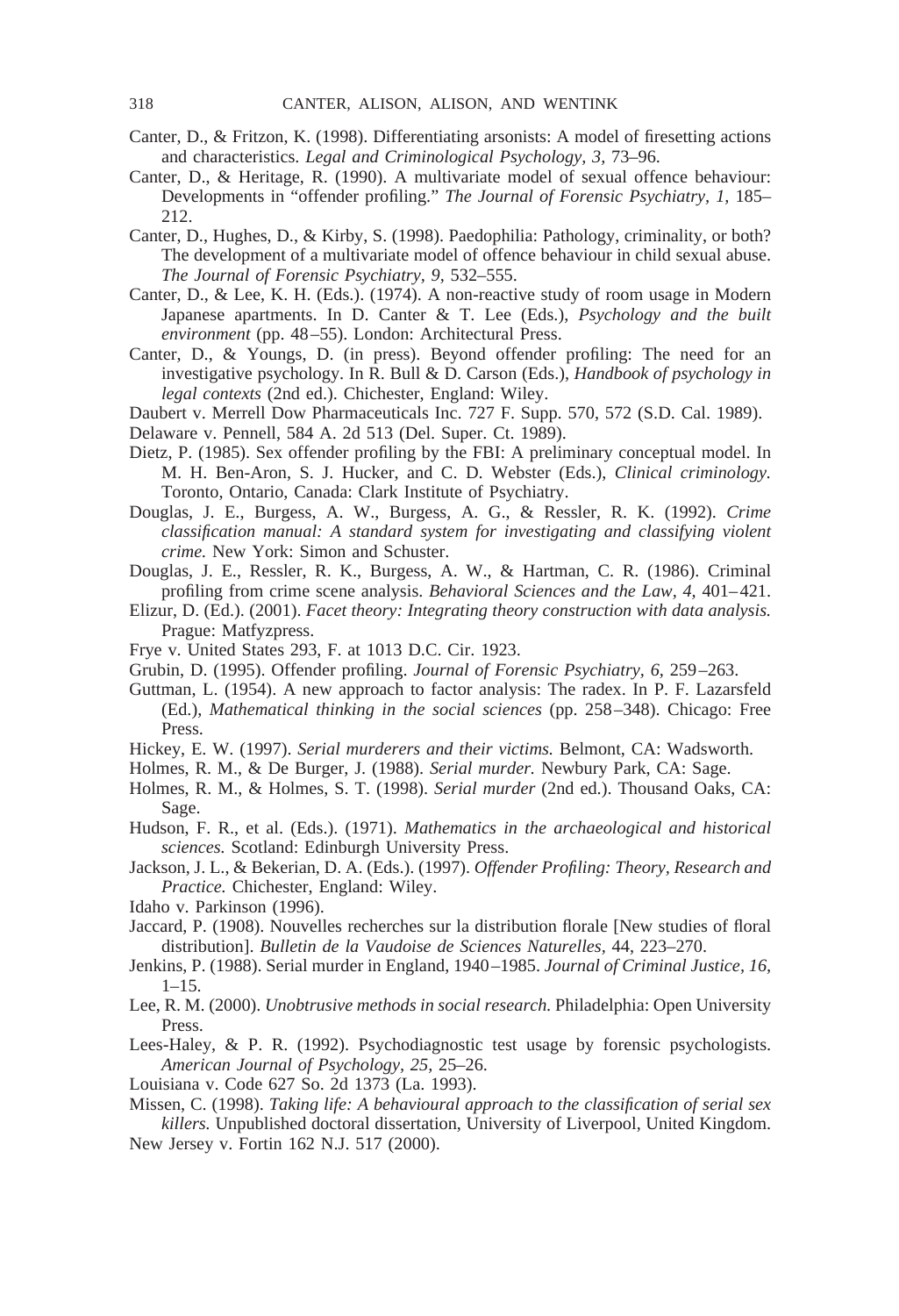North Carolina v. Wallace (2000).

- Ormerod, D. (1999). Criminal profiling: Trial by judge and jury, not criminal psychologist. In D. Canter & L. Alison (Eds.), *Profiling in policy & practice, offender profiling series Volume 2* (pp. 207–261). Aldershot, United Kingdom: Ashgate.
- Pinizzotto, A. J. (1984). Forensic psychology: criminal personality profiling. *Journal of Police Science and Administration, 14,* 32–40.
- Prentky, R. A., & Burgess, A. W. (2000). *Forensic management of sexual offenders.* New York: Kluwer Academic/Plenum Publishers.
- Ressler, R. K., Burgess, A. W., & Douglas, J. E. (1988). *Sexual homicide: Patterns and motives.* Lexington, MA: Lexington Books.
- Ressler, R. K., Burgess, A. W., Douglas, J. E., Hartman, C. R., & D'Agostino, R. B. (1986). Sexual killers and their victims: Identifying patterns through crime scene analysis. *Journal of Interpersonal Violence, 1,* 288–308.
- Ressler, R. K., Burgess, A. W., Hartman, C. R., Douglas, J. E., & McCormack, A. (1986). Murderers who rape and mutilate. *Journal of Interpersonal Violence, 1,* 273–287.
- Rossmo, D. K. (1997). Geographic profiling. In J. L. Jackson & D. A. Bekerian (Eds.), *Offender profiling: Theory, research and practice* (pp. 159–176). Chichester, England: Wiley.
- Salfati, C. G., & Canter, D. (1999). Differentiating stranger murders: Profiling offender characteristics from behavioral styles. *Behavioral Sciences and the Law, 17,* 391– 406.
- Schechter, H., & Everitt, D. (1997). *A to Z encyclopedia of serial killers.* London: Pocket Books.
- Schiffman, S., Reynolds, M. L., & Young, F. W. (1981). *Introduction to multidimensional scaling.* New York: Academic Press.
- Shye, S., & Borg, I. (1995). *Facet theory: Form and content.* Thousand Oaks, CA: Sage.
- Stone, M. (2000). Forensic psychology: Criminal personality profiling. *Journal of Police Science and Administration, 12,* 32–37.
- Turco, R. N. (1990). Psychological profiling. *International Journal of Offender Therapy and Comparative Criminology, 34,* 147–154.
- Webb, E. J., Campbell, D. T., Schwartz, R. D., Sechrest, L., & Grove, J. B. (1981). *Nonreactive measures in the social sciences.* Boston: Houghton Mifflin.
- Wisconsin v. Richard 97-2737-CR (1998).